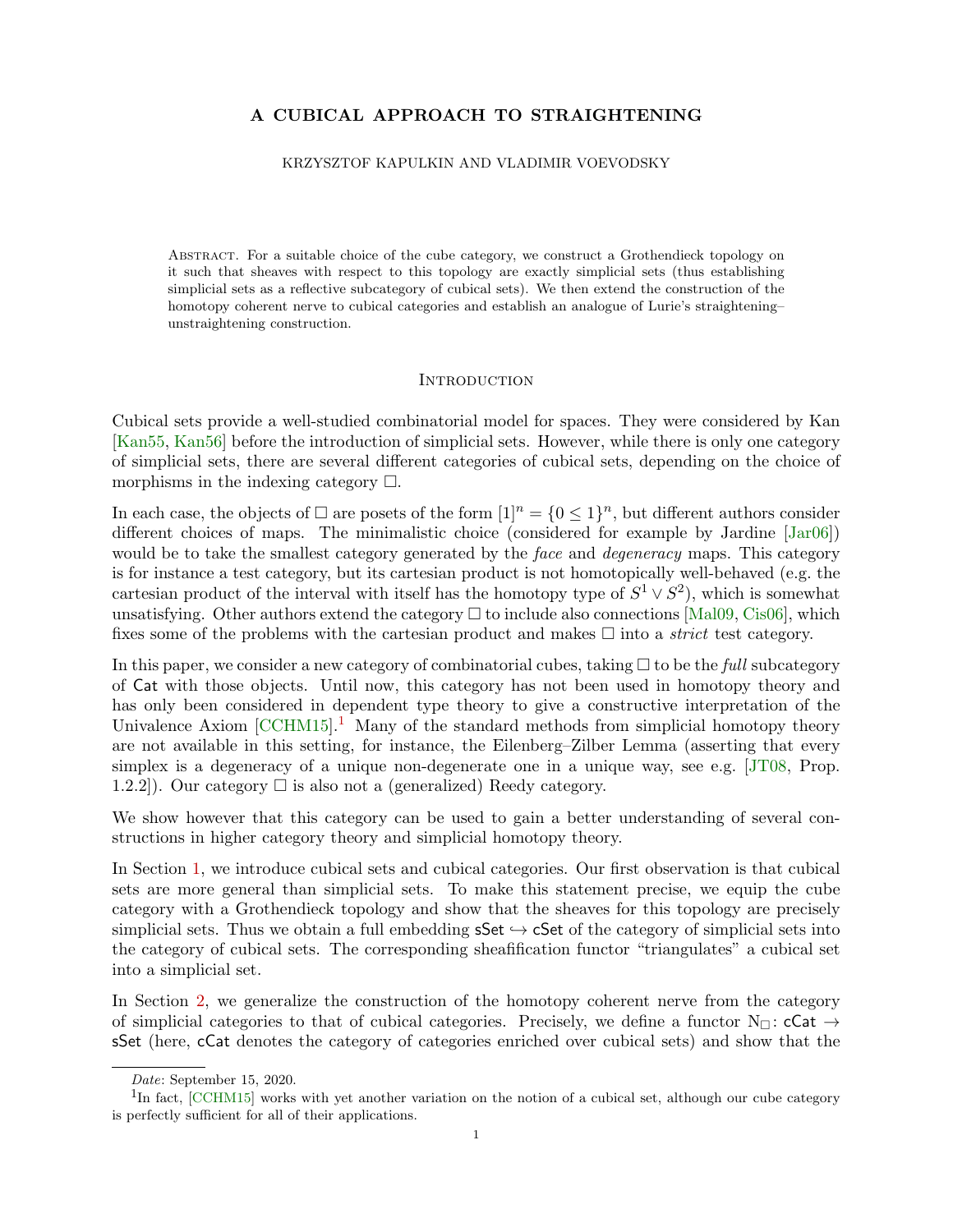homotopy coherent nerve functor  $N_{\triangle}$  is then the composite  $sCat \hookrightarrow cCat \rightarrow sSet$  of the inclusion  $sCat \hookrightarrow cCat$ , induced by  $sSet \hookrightarrow cSet$ , with N $\sqcap$ .

We moreover show that if the cubical category is locally Kan, then the resulting simplicial set is a quasicategory, which mirrors an analogous result for the homotopy coherent nerve.

In Section [3,](#page-12-0) we give a functorial construction taking a map  $F: S \to N_{\square}$  Sect of simplicial sets to a simplicial map  $\int_S F \to S$ . This is analogous to the *category of elements* of F, although  $\int_S F$  does not need to be a (nerve of a) category. Finally, we prove that  $\int_S$  is a right adjoint by explicitly constructing its left adjoint and show that by passing between simplicial and cubical categories, this adjunction recovers Lurie's (straightening  $\dashv$  unstraightening)-adjunction.

We note that the results of Sections [2](#page-5-0) and [3](#page-12-0) hold also for more restrictive choices of the category, e.g., the one of [\[Mal09\]](#page-18-2). Indeed, since this paper was first made available in 2018, its results were used to show [\[KLW19\]](#page-18-4) that the unstraightening-over-the-point functor in the sense of Section [3](#page-12-0) below defines a coreflection of cubical sets with connections (as studied by Maltsiniotis) onto simplicial sets.

The results of this paper were obtained jointly by the authors. Vladimir Voevodsky passed away during the preparation of this manuscript, and the final version was prepared for publication by Kapulkin with permission from Daniel Grayson, the academic executor of Voevodsky's estate.

### 1. THE CATEGORY OF CUBICAL SETS

<span id="page-1-0"></span>Let  $\Box$  denote the full subcategory of the category Cat of small categories (or Pos of small posets) whose objects are posets of the form  $[1]^n$ , where  $[1] = \{0 \leq 1\}$ . Depending on the context, we represent the elements of  $[1]^n$  as either subsets of the set  $\{1, \ldots, n\}$  or binary sequences  $(x_1, \ldots, x_n)$ . We refer to  $\square$  as the *cube category*. The category cSet of *cubical sets* is the category of contravariant functors  $\Box^{op} \rightarrow$  Set and natural transformations.

We will write  $\Box^n$  for the standard *n*-cube, that is, the representable cubical set, represented by [1]<sup>n</sup>. For each  $i = 1, ..., n$  and  $\varepsilon = 0, 1$ , we write  $\partial_{i,\varepsilon} : \Box^{n-1} \to \Box^n$  for the image of the  $(i,\varepsilon)$ -face map  $(x_1, \ldots, x_{n-1}) \mapsto (x_1, \ldots, x_{i-1}, \varepsilon, x_i, \ldots, x_n)$  under the Yoneda embedding. Similarly, for each  $i = 1, \ldots, n$ , we write  $\sigma_i : \Box[1]^n \to \Box[1]^{n-1}$  for the image of the *degeneracy* map  $(x_1, \ldots, x_n) \mapsto$  $(x_1, \ldots, x_{i-1}, x_{i+1}, \ldots, x_n)$  under the Yoneda embedding. The action of these cubical operators is written on the right, e.g., for an n-cube  $x: \Box^n \to X$ , we write  $x \partial_{i,\varepsilon}$  for its  $(i,\varepsilon)$ -face.

As the category cSet is a topos, we can speak about images of maps, as well as unions and intersections of subobjects. By a face of a cube, we understand the image of one of the  $\partial_{i,\varepsilon}$ 's. We define the boundary  $\partial \Box^n$  of the n-cube  $\Box^n$  as the union of all of its faces, and similarly, the  $(i, \varepsilon)$ -open box  $\bigcap_{i,\varepsilon}^n$  as the union of all the faces except the one in the image of  $\partial_{i,\varepsilon}$ .

### Definition 1.1.

(1) A cubical set X is a (cubical) Kan complex if for all  $n \in \mathbb{N}$ ,  $i = 1, \ldots, n$ , and  $\varepsilon = 0, 1$ , and any map  $\bigcap_{i,\varepsilon}^n \to X$ , there exists an extension



(2) A cubical set X is a *universal Kan complex* if for any cubical set K, the exponential  $X^K$  is a Kan complex.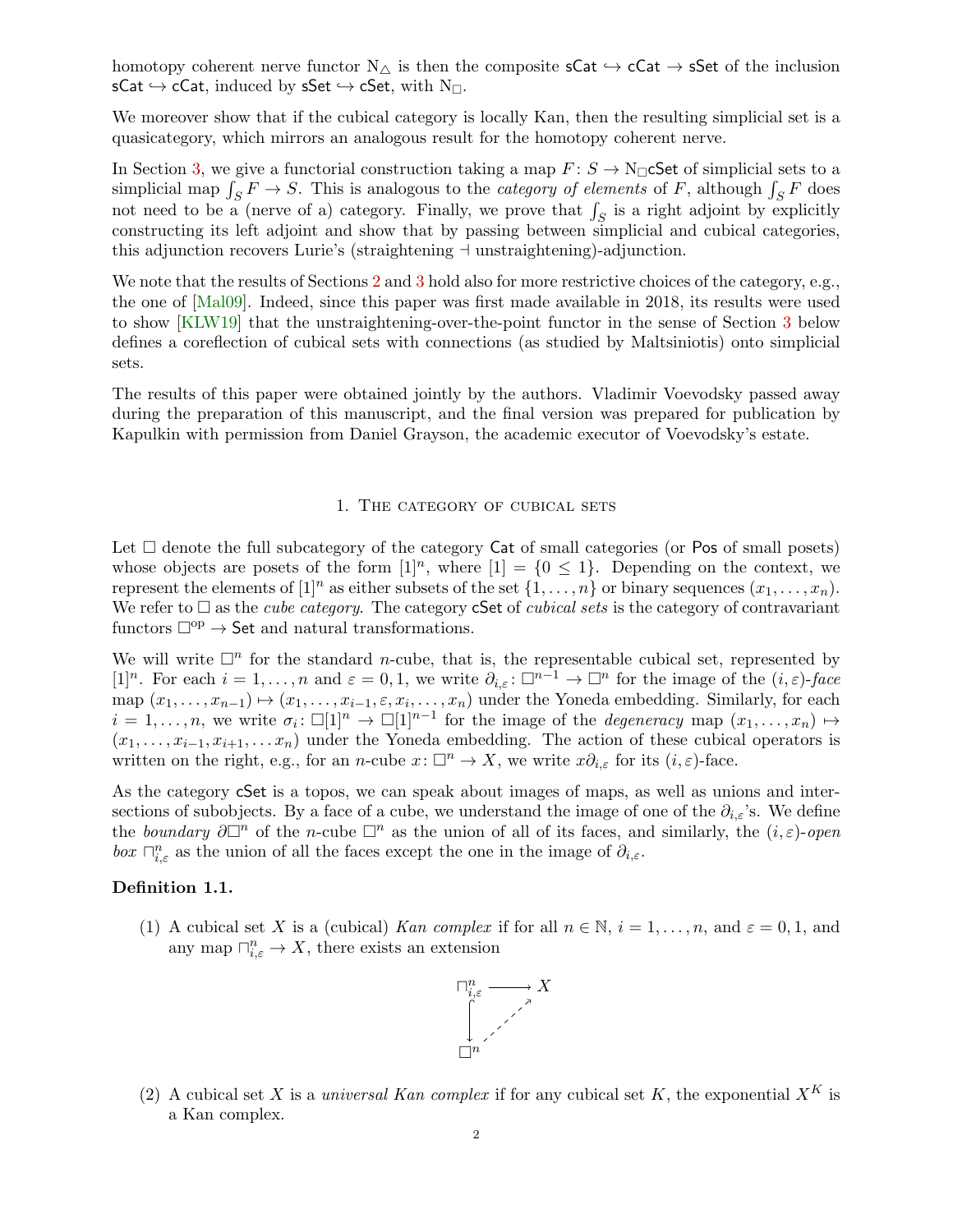Taking  $K = \Box[0]$ , we see that every universal Kan complex is also a Kan complex. The converse however is not true. Indeed, this result is usually proven, e.g., for simplicial sets or some categories of cubical sets, using induction on skeleta, a technique not available outside of the Reedy setting. Specific examples of failure of general Kan complexes to be stable under taking exponentials were constructed by C. Sattler, but these constructions tend to be technically involved and go beyond the scope of the present paper.

Moreover, as we shall see in Lemma [1.5,](#page-3-0) many of the interesting Kan complexes are indeed universal. And as indicated above the category of universal Kan complexes has better categorical properties, e.g., being cartesian closed, than the category of (all) Kan complexes. We write Kan for the full subcategory of cSet whose objects are universal Kan complexes.

**Remark 1.2.** Using [\[Mal05,](#page-18-5) Ex. 1.5.9 and 1.6.11], the category  $\Box$  is easily seen to be a strict test category and thus cSet carries a model structure, in which cofibrations are monomorphisms. However, not every fibrant object in this model structure is a cubical Kan complex and thus this model structure is not helpful from our point of view.

Our next goal is to establish a topology J on  $\Box$  such that the category of sheaves  $\text{Sh}(\Box, J)$  is equivalent to the category sSet of simplicial sets. We will obtain it from a more general construction.

Let C be a small category and consider the topology  $J_{\text{ref}}$  on the presheaf category PrSh(C), given by jointly epimorphic families. Let  $u: \mathcal{T} \hookrightarrow \mathsf{PrSh}(\mathcal{C})$  be a full subcategory with the property that every representable  $\hat{c} \in PrSh(\mathcal{C})$  admits a cover by the objects from T. Considering T as a site with the topology  $u^*J_{\text{jef}}$  induced by u from  $J_{\text{jef}}$  (i.e., the topology in which a sieve  $R \subseteq \mathfrak{I}(-,t)$  is *covering* if and only if for any  $f: t' \to t$ , the sieve  $u(f^*R) \subseteq PrSh(\mathcal{C})(-,ut')$  is covering), we obtain a composite map:

$$
\mathsf{PrSh}(\mathcal{C}) \hookrightarrow \mathsf{Sh}(\mathsf{PrSh}(\mathcal{C}), J_{\mathsf{jef}}) \xrightarrow{u^*} \mathsf{Sh}(\mathfrak{T}, u^*J_{\mathsf{jef}})
$$

where the first map is the Yoneda embedding, and the second map is given by precomposition with  $u$ .

<span id="page-2-0"></span>**Lemma 1.3.** The map  $PrSh(\mathcal{C}) \to Sh(\mathcal{T}, J_{\text{ref}} | \mathcal{T})$  above is an equivalence of categories.

*Proof.* By [\[MR77,](#page-18-6) Prop. 1.3.14], the inclusion  $PrSh(\mathcal{C}) \hookrightarrow Sh(PrSh(\mathcal{C}), J_{\text{ief}})$  is an equivalence of categories. The inclusion of sites  $u: (\mathcal{T}, u^*J_{\text{ref}}) \hookrightarrow (\text{PrSh}(\mathcal{C}), J_{\text{ref}})$  satisfies the assumptions of the Lemme de Comparaison [\[AGV71,](#page-17-3) Thm. 4.1], and thus  $u^*$  gives an equivalence  $\mathsf{Sh}(\mathsf{PrSh}(\mathcal{C}), J_{\text{jef}}) \stackrel{u^*}{\rightarrow}$  $\mathsf{Sh}(\mathfrak{I},u^*J_{\mathrm{jef}}).$ 

Note that the construction of the composite map  $PrSh(\mathcal{C}) \to Sh(\mathcal{T}, u^*J_{\text{ref}})$  a priori depends on the choice of a universe, since the category  $\text{Sh}(\text{PrSh}(\mathcal{C}), J_{\text{ref}})$  is a category of sheaves on a large category. However, the composite map itself does not depend on such a choice, as it can be written explicitly as  $X \mapsto \mathfrak{T}(u(-), X)$ . Similarly, Lemma [1.3](#page-2-0) is a statement about this specific map and hence its truth value is independent of the choice of a universe.

Let N: Cat  $\rightarrow$  sSet be the *nerve functor*, taking a category C to a simplicial set NC whose *n*-simplices are given by  $(N\mathcal{C})_n = \mathsf{Cat}([n], \mathcal{C})$ . This functor is full and faithful.

**Theorem 1.4.** The category  $\mathcal{C} = \Delta$  and the inclusion  $u : \Box \rightarrow s$  Set given by the restriction of the nerve functor satisfy the assumptions of Lemma [1.3,](#page-2-0) thus yielding an equivalence  $\textsf{SSet} \simeq \textsf{Sh}(\square, J)$ , where  $J$  is the topology induced by the restriction of the nerve functor from the topology given by jointly epimorphic families on sSet.

*Proof.* The symmetric group  $\Sigma_n$  acts on  $\Delta[1]^n \cong N([1]^n)$  by permuting the factors and the standard n-simplex is the quotient of  $\Delta[1]^n$  by this action.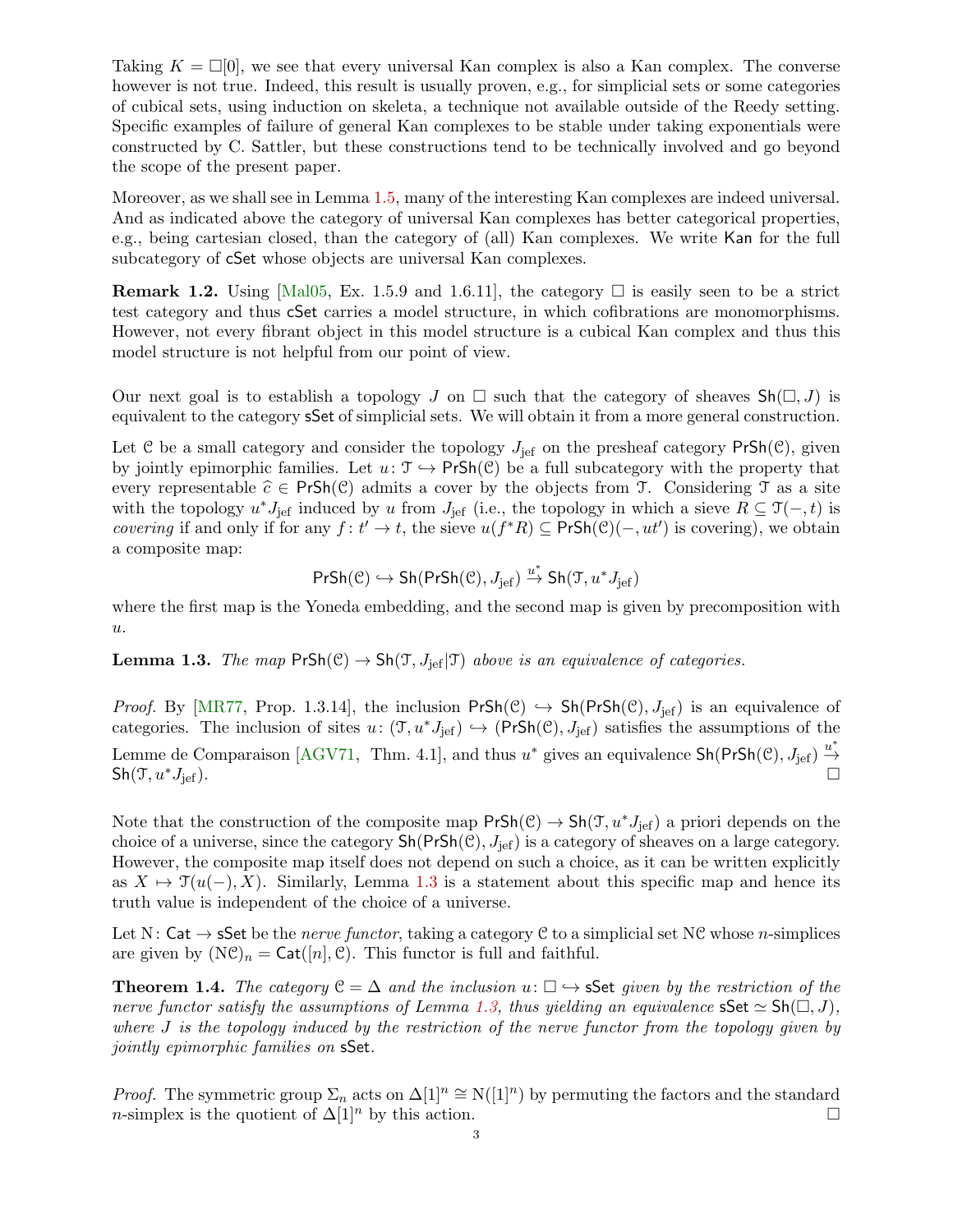Denote the inclusion  $\mathsf{sSet} \simeq \mathsf{Sh}(\square, J) \hookrightarrow \mathsf{cSet}$  by U. By construction, we obtain that for a simplicial set  $X$ , UX is a cubical set whose *n*-cubes are given by:

$$
U(X)_n = s\mathsf{Set}(\Delta[1]^n, X).
$$

The sheafification functor T:  $cSet \rightarrow SSet$  is given by triangulation, that is, the left Kan extension of the inclusion  $u: \Box \hookrightarrow sSet$  along the Yoneda embedding:



It follows that U is full and faithful, the counit map  $TU \rightarrow id_{sSet}$  is an isomorphism, and T, as associated sheaf functor, preserves finite limits.

<span id="page-3-0"></span>**Lemma 1.5.** The functor U: sSet  $\rightarrow$  cSet takes (simplicial) Kan complexes to universal Kan complexes.

*Proof.* Let X be a simplicial Kan complex,  $K$  a cubical set and consider a lifting problem:



Since T preserves finite limits, a filler for the open box  $\prod_{i,\varepsilon}^n \to (\mathbf{U}X)^K$  corresponds, by adjointness, to a lift in:



Since T preserves monomorphisms, the map  $T\Box_{i,\varepsilon}^n \to T\Box^n = \Delta[1]^n$  is a cofibration. It is moreover a weak equivalence, because both simplicial sets are contractible. Thus it is anodyne and hence the desired lift exists.  $\Box$ 

**Remark 1.6.** There are n! inclusions of the n-simplex  $\Delta[n]$  into the simplicial n-cube  $\Delta[1]^n$ (canonically indexed by the symmetric group  $\Sigma_n$ ). These inclusions are jointly epimorphic, and it follows that the topology on  $\Box$  is generated by the families  $\{\overline{\sigma} \colon \Box^n \to \Box^n\}_{\sigma \in \Sigma_n}$ , where  $\overline{\sigma}$  is a map whose image under T factors through the inclusion  $\Delta[n] \hookrightarrow \Delta[1]^n$  corresponding to  $\sigma$ .

Note however that the inclusions  $\{U\Delta[n] \leftrightarrow \Box^n\}_{\Sigma_n}$  are not jointly epimorphic in cSet, since a surjection with a representable codomain must necessarily admit a section.

We will write cCat for the category of cubical categories (i.e. categories enriched over the cartesian monoidal category cSet) and cubical functors. Similarly, we will write sCat for the category of simplicial categories (categories enriched over the cartesian monoidal category sSet) and simplicial functors.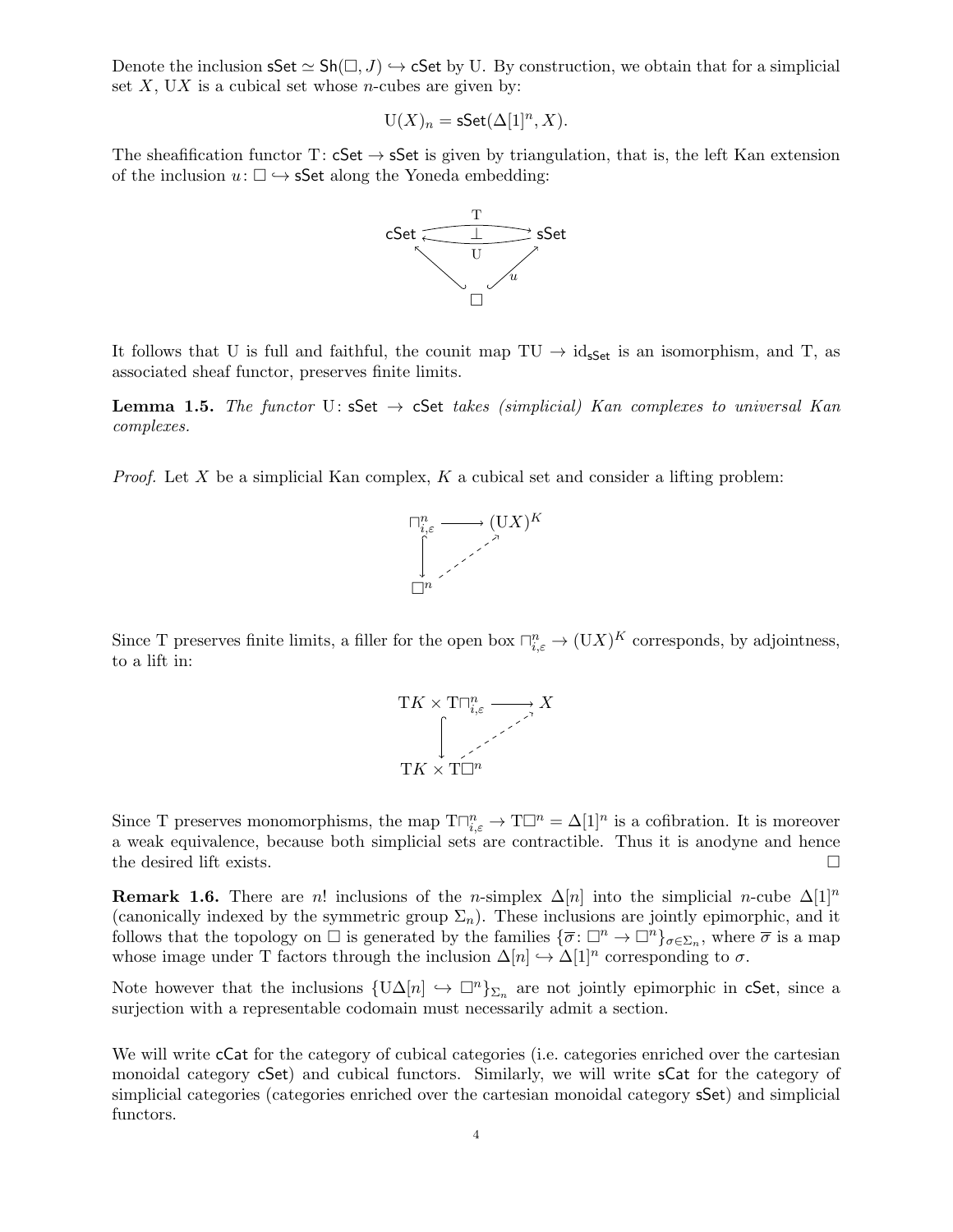Given a simplicially/cubically enriched category  $C$  and two objects  $x, y \in C$ , we will write  $\text{Map}_{\mathcal{C}}(x, y)$ for the mapping simplicial/cubical set. The subscript  $C$  will be omitted whenever no ambiguity is possible.

Let C be a cubical category and  $x, y \in C$  two objects. We will write  $f: x \to y$  to mean that  $f \in \text{Map}_{\mathcal{C}}(x, y)$ <sub>0</sub>. Given  $f, g \colon x \to y$ , we write  $H \colon f \to g$  for  $H \in \text{Map}_{\mathcal{C}}(x, y)$ <sub>1</sub> such that  $H\partial_{1,0} = f$ and  $H\partial_{1,1} = g$ . The composition in a cubical category will be denoted with '·' and will be written in the diagrammatic order. Thus for  $f: x \to y$  and  $g: y \to z$ , their composite will be written  $f \cdot g$ .

Every (1-)category can be regarded as a cubical category with discrete mapping cubical sets, which defines an inclusion  $Cat \hookrightarrow cCat$ .

Since both T and U preserve finite products, the adjunction T:  $cSet \rightleftarrows sSet : U$  gives rise to

$$
\operatorname{cCat} \xrightarrow{\text{T}_{\bullet}} \operatorname{sCat}.
$$

where  $T_{\bullet}C$  (respectively,  $U_{\bullet}C$ ) has the same objects as C and the mapping objects are obtained by applying  $T$  (resp. U) to those of  $C$ .

We conclude this section with a discussion of homotopies and (homotopy) equivalences in cubical categories. Since the mapping spaces  $\text{Map}_{\mathcal{C}}(x, y)$  may not be Kan complexes, we need to consider the notion of a zig-zag (cf.  $[GZ67, Sec. II.2.5.1 and IV.1.1.1]$  $[GZ67, Sec. II.2.5.1 and IV.1.1.1]$ ) in order to make homotopy an equivalence relation.

An abstract zig-zag is a cubical set of the form  $\Box^1_{\pm 0}$ ...  $\pm_{\Box^0} \Box^1$  with the property that if some  $\Box^1$ receives two maps from  $\Box^0$  in the above colimit, then these maps must be different (and necessarily be  $\partial_{1,0}, \partial_{1,1} : \Box^0 \to \Box^1$ ). A zig-zag in a cubical set X is a cubical map from an abstract zig-zag to  $X$ .

### Definition 1.7.

- (1) An elementary homotopy between two maps  $f, g: x \to y$  in a cubical category C is  $H: f \to g$ (i.e. a 1-cube  $H \in \text{Map}_{\mathcal{C}}(x, y)_1$  with  $H\partial_{1,0} = f$  and  $H\partial_{1,1} = g$ ). We write  $H: f \sim_1 g$  to indicate that  $H$  is an elementary homotopy from  $f$  to  $g$ .
- (2) A homotopy between two maps  $f, g: x \to y$  in a cubical category C is a zig-zag of elementary homotopies from f to g. We write  $H: f \sim g$  to indicate that H is a homotopy from f to g.
- (3) A morphism  $f: x \to y$  in a cubical category C is an *equivalence* if there exist maps  $g_1, g_2 : y \to x$  and homotopies  $H_1 : f \cdot g_1 \sim id_x$  and  $H_2 : g_2 \cdot f \sim id_y$ .

**Lemma 1.8.** Homotopy defines an equivalence relation on  $\text{Map}_{\mathcal{C}}(x, y)$ .

*Proof.* For reflexivity, we take  $f \sigma_1$ :  $f \sim f$ . Symmetry is immediate since zig-zags are symmetric. Finally, we can compose zig-zags by taking the appropriate pushout along  $\Box^0$ . . — Первой процесс и проглашение и проглашение и проглашение и проглашение и проглашение и проглашение и прогл<br>В 1990 году стала проглашение и проглашение и проглашение и проглашение и проглашение и проглашение и проглаше

**Lemma 1.9.** In every cubical category  $C$ , the class of equivalences is closed under composition and every identity is an equivalence.

*Proof.* To see that identities are homotopy equivalences, take  $g_1 = g_2 = id$  and use reflexivity of homotopy. Now, suppose that  $x \stackrel{f}{\to} y \stackrel{f'}{\to} z$  are both homotopy equivalences with inverses  $g_1, g_2 \colon y \to x$  and  $g'_1, g'_2 \colon z \to y$ . Suppose we wish to show that  $g'_1 \cdot g_1$  is a one-sided inverse of  $f \cdot f'$ . Let  $H_1: f \cdot g_1 \sim \mathrm{id}_x$  and  $H'_1: f' \cdot g'_1 \sim \mathrm{id}_y$ . Then  $f^*(g_1)_* H'_1$  is a homotopy  $f \cdot f' \cdot g'_1 \cdot g_1 \sim f \cdot g_1$ , so composing it with  $H_1$  gives the desired homotopy  $f \cdot f' \cdot g'_1 \cdot g_1 \sim id_x$ . Similarly, one verifies that  $g'_2 \cdot g_2$  is an inverse of  $\bar{f} \cdot f'$  on the other side.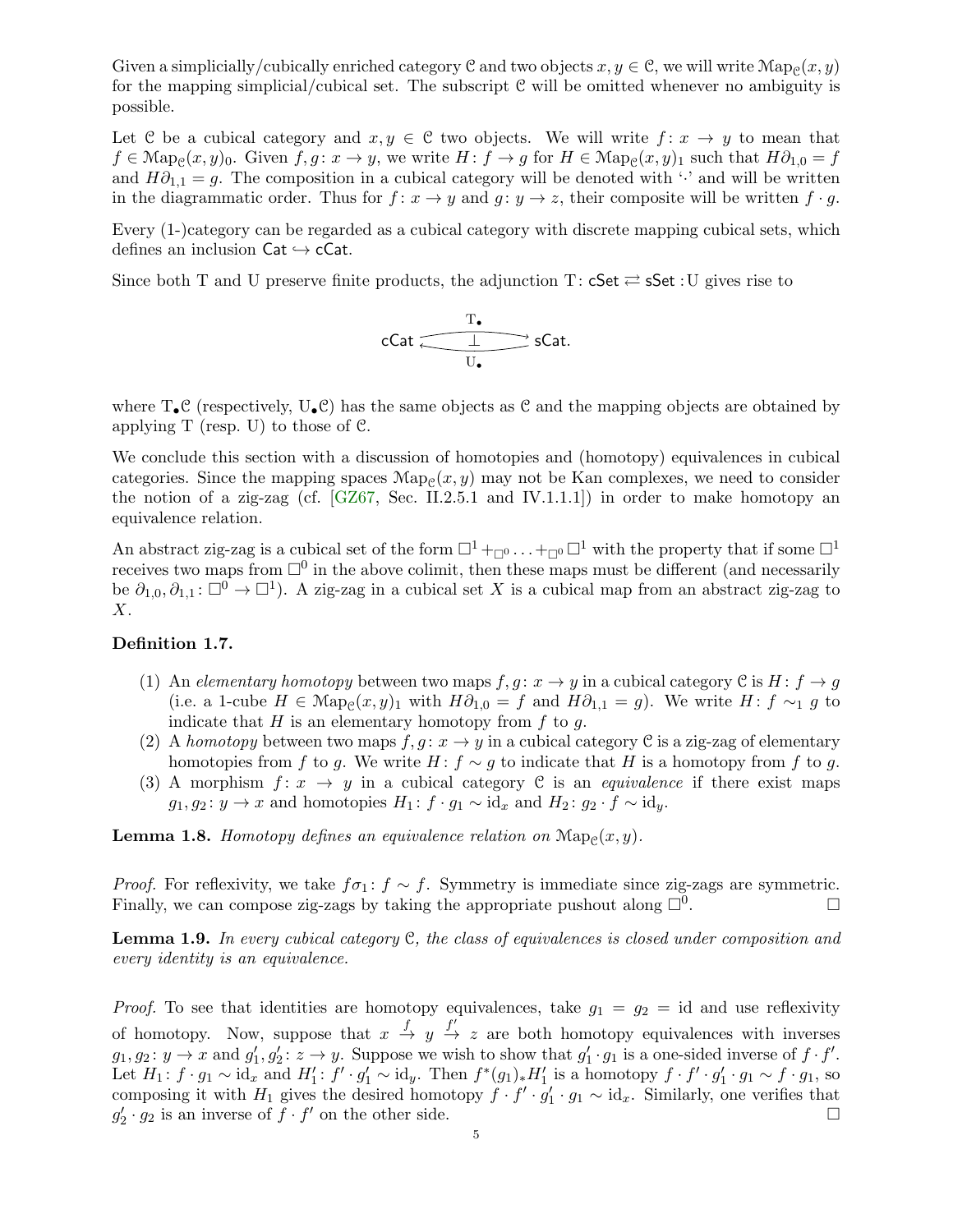**Definition 1.10.** A cubical category C is *locally Kan* if for every pair  $x, y \in Ob C$ , the cubical set  $\text{Map}_{\mathcal{C}}(x, y)$  is a (cubical) Kan complex.

We note that we do not require here that  $\text{Map}_{\mathcal{C}}(x, y)$  is a *universal* Kan complex, as this notion is sufficient for our results, e.g., Theorem [2.6.](#page-8-0)

## <span id="page-5-1"></span>Examples 1.11.

- (1) The full cubical subcategory Kan (with  $\mathrm{Map}_{\text{Kan}}(X, Y) = Y^X$ ) of cSet spanned by the universal Kan complexes is locally Kan.
- (2) By Lemma [1.5,](#page-3-0)  $U_{\bullet} \mathcal{C}$  is a locally Kan cubical category for any locally Kan simplicial category C.
- (3) The cubical categories arising via the inclusion Cat  $\hookrightarrow$  cCat are locally Kan since every discrete cubical set is Kan.

**Proposition 1.12.** Let  $C$  be a cubical category and  $x, y \in C$  two objects such that  $\text{Map}_{C}(x, y)$  is a cubical Kan complex. Then two maps  $f, g: x \to y$  are homotopic if and only if they are elementary homotopic (i.e.  $\sim = \sim_1$ ) and hence elementary homotopy is an equivalence relation on  $\mathrm{Map}_{\mathcal{C}}(x, y)_0$ .

*Proof.* It suffices to show that every homotopy of the form  $\Box^1 +_{\Box^0} \Box^1 \to \mathcal{M}$ ap<sub>C</sub> $(x, y)$  can be replaced by an elementary homotopy. This follows by considering lifting of different  $\Box_{i,\varepsilon}^{\mathbf{i}} \hookrightarrow \Box^2$  $\Box$ 

#### 2. The nerve of a cubical category

<span id="page-5-0"></span>The goal of this section is to give a construction of the **SSet**-valued functor  $N_{\Box}$ : **cCat**  $\rightarrow$  **SSet** taking the coherent nerve of a cubical category, the analog of the homotopy coherent nerve of simplicial categories. This functor will arise from a cosimplicial object  $\mathfrak{C} : \Delta \to \mathsf{cCat}$  in the category of cubical categories. We will prove that if all mapping cubical sets of a cubical category C are Kan complexes, then the resulting simplicial set is a quasicategory. If in addition all maps of  $\mathcal C$  are equivalences, then  $N_{\square} \mathcal{C}$  is a Kan complex.

For  $n \in \mathbb{N}$ , we define a cubical category  $\mathfrak{C}[n]$  as follows:

- the objects are  $0, 1, \ldots, n;$
- given  $i, j \in \{0, 1, \ldots, n\}$ , we define:

$$
\operatorname{Map}(i,j) := \Box^{j-i-1},
$$

where we assume  $\square^{-1}$  is a singleton and  $\square^k = \emptyset$  for  $k \leq -2$ ; (For exposition reasons, we will slightly abuse notation writing  $[1]^{i+1,\ldots,j-1}$  for  $\text{Map}_{\mathfrak{C}[n]}(i,j)$  throughout the definition of  $\mathfrak{C}$ , thus omitting the Yoneda embedding and identifying the set  $\{i+1,\ldots,j-1\}$  with its cardinality.)

- the identity morphism is given by the unique element of  $\square^{-1}$ ;
- the composition operation  $\cdot: \text{Map}(i, j) \times \text{Map}(j, k) \rightarrow \text{Map}(i, k)$  is given by:

$$
(x_{i+1},\ldots,x_{j-1})\cdot(y_{j+1},\ldots,y_{k-1})=(x_{i+1},\ldots,x_{j-1},1,y_{j+1},\ldots,y_{k-1}).
$$

One then easily verifies the axioms of an enriched category; for instance, for associativity, we have:

$$
((x \cdot y) \cdot z) = ((x, 1, y) \cdot z) = (x, 1, y, 1, z) = (x \cdot (y, 1, z)) = (x \cdot (y \cdot z)).
$$

**Remark 2.1.** The category  $\mathfrak{C}[n]$  is obtained by freely adding identity morphisms to a cubical non-unital category with the same objects where  $\text{Map}(i, i) = \emptyset$ .

Given a simplicial operator  $\varphi: [m] \to [n]$ , we define  $\varphi_*: \mathfrak{C}[m] \to \mathfrak{C}[n]$  as follows:

• on objects  $\varphi_*(i) = \varphi(i);$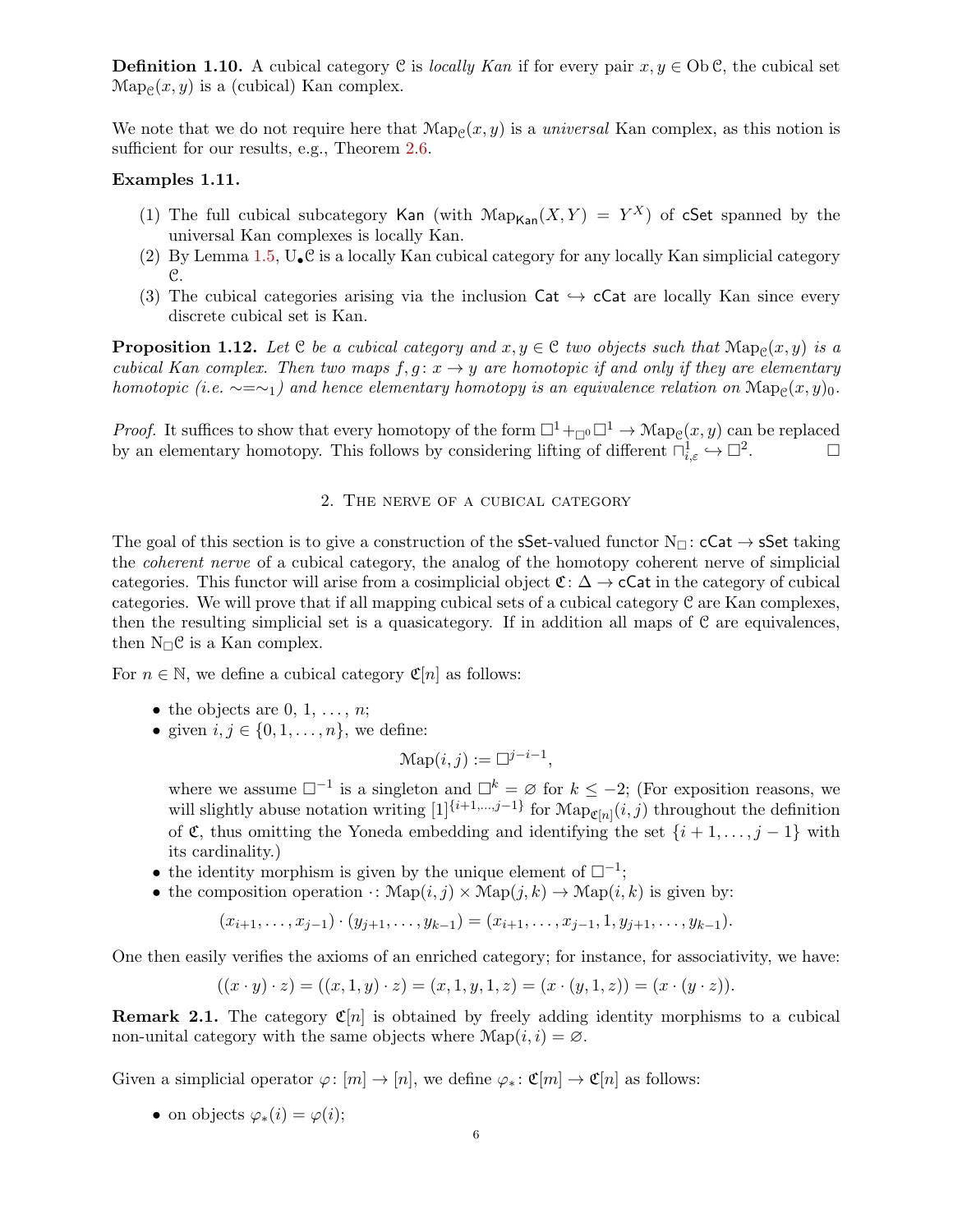• for  $i, j \in \{0, 1, \ldots, m\}$ , we have the induced map

$$
\varphi_*\colon [1]^{\{i+1,\ldots,j-1\}}\to [1]^{\{\varphi(i)+1,\ldots,\varphi(j)-1\}}
$$

taking a sequence  $(x_{i+1},...,x_{j-1})$  to  $(\bar{x}_{\varphi(i)+1},..., \bar{x}_{\varphi(j)-1})$  with  $\bar{x}_t := \max\{x_s \mid s \in \varphi^{-1}(t)\}.$ 

## <span id="page-6-0"></span>Lemma 2.2.

- (1) For a simplicial operator  $\varphi: [m] \to [n]$ , the map  $\varphi_*: \mathfrak{C}[m] \to \mathfrak{C}[n]$  is a cubical functor.
- <span id="page-6-1"></span>(2) For a composable pair of simplicial operators  $\varphi$ ,  $\psi$ , we have  $(\varphi \circ \psi)_* = \varphi_* \circ \psi_*$  and  $(\mathrm{id}_{[m]})_* =$ id<sub>C[m]</sub> and thus  $\mathfrak{C}: \Delta \to \mathsf{cCat}$  is a functor (a cosimplicial object in  $\mathsf{cCat}$ ).

*Proof.* For [\(1\)](#page-6-0), given composable strings  $x = (x_{i+1}, \dots, x_{j-1})$  and  $y = (y_{j+1}, \dots, y_{k-1})$ , we have:

$$
\varphi(x) \cdot \varphi(y) = (\bar{x}_{\varphi(i)+1}, \cdots, \bar{x}_{\varphi(j)-1}) \cdot (\bar{y}_{\varphi(j)+1}, \cdots, \bar{y}_{\varphi(k)-1})
$$
  
\n
$$
= (\bar{x}_{\varphi(i)+1}, \cdots, \bar{x}_{\varphi(j)-1}, 1, \bar{y}_{\varphi(j)+1}, \cdots, \bar{y}_{\varphi(k)-1})
$$
  
\n
$$
= (\bar{x}_{\varphi(i)+1}, \cdots, \bar{x}_{\varphi(j)-1}, \bar{x}_{\varphi(j)}, \bar{y}_{\varphi(j)+1}, \cdots, \bar{y}_{\varphi(k)-1})
$$
  
\n
$$
= \varphi(x \cdot y)
$$

since  $\bar{x}_{\varphi(j)} = \max\{x_s \mid s \in \varphi^{-1}(\varphi(j))\} = x_j = 1.$ 

In [\(2\)](#page-6-1), it is clear that  $(\varphi \circ \psi)_*$  and  $\varphi_* \circ \psi_*$  agree on objects. To see that they also agree on mapping cubical sets, we must show that for each  $v$ :

$$
\max \left\{ \max \{ x_s \mid s \in \psi^{-1}(t) \} \; \middle| \; t \in \varphi^{-1}(v) \right\} = \max \{ x_s \mid s \in \psi^{-1}(\varphi^{-1}(v)) \}
$$

This follows from the fact that the maximum of a finite set can be found by taking a partition of the set, finding the maximum of each element of the partition, and then taking the maximum of those.  $\square$ 

We define the *(cubical) homotopy coherent nerve* functor  $N_{\square}$ : **cCat**  $\rightarrow$  **sSet** by setting:

$$
(\mathrm{N}_{\square} \mathcal{C})_n = \mathsf{cCat}(\mathfrak{C}[n], \mathcal{C}).
$$

The category cCat of cubical categories possesses all small colimits (as a category of models for an essentially algebraic theory), and hence we may extend  $\mathfrak{C}:\Delta\to\mathsf{cCat}$  (by the left Kan extension along the Yoneda embedding) to a functor on sSet:



**Remark 2.3.** Let us point out that in order for  $\mathfrak{C}$  to be a cosimplicial object, we need at least face maps, degeneracies, and maximum (a.k.a. negative) connections in  $\Box$ . In particular, without maxconnections we would not be able to define one of the degeneracies  $s_1 : \mathfrak{C}[3] \to \mathfrak{C}[2]$ . On the other hand, all of our theorems of Sections [2](#page-5-0) and [3](#page-12-0) are true for more restrictive choices of morphisms in the category  $\Box$  (as long as they contain the three classes described above).

### Examples 2.4.

- (1) If C is a category, regarded as a cubical category with discrete mapping spaces, then  $N_{\Box}C \cong$ NC.
- (2) The category cSet is enriched over itself as a presheaf category and one therefore obtains a simplicial set  $N_{\Box}$ CSet. This simplicial set will play an important role in our considerations regarding the Grothendieck construction in Section [3.](#page-12-0)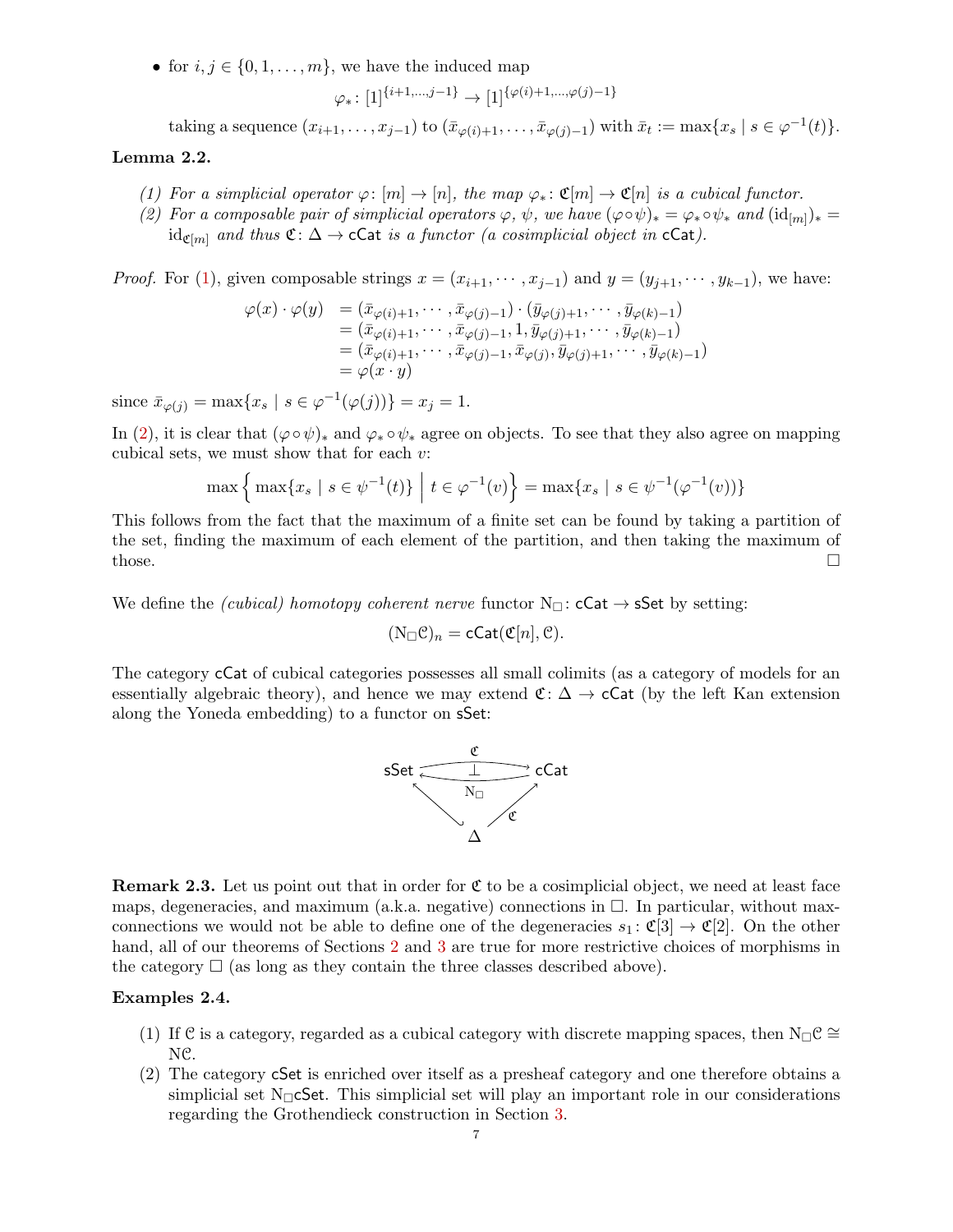Let us try to understand the functor  $N_{\square}$ : cCat  $\rightarrow$  sSet by writing explicitly the 0-, 1-, 2-, and 3-simplices of  $N_{\square}$ C for some cubical category C.

Since  $\mathfrak{C}[0]$  consists of a single object 0 and a single map id<sub>0</sub>, we have that  $(N_{\square} \mathfrak{C})_0 = \text{Ob } \mathfrak{C}$ .

The category  $\mathfrak{C}[1]$  has two objects: 0 and 1, and  $\text{Map}_{\mathfrak{C}[1]}(0,1)_0$  is a single vertex. Thus an element in  $(N_{\square} \mathcal{C})_1$  consists of two objects  $x_0, x_1 \in \mathcal{C}$ , together with a map  $f_{01}: x_0 \to x_1$ .

Similarly, an element of  $(N_{\square} \mathcal{C})_2$  consists of three objects  $x_0, x_1, x_2 \in \text{Ob } \mathcal{C}$ , three maps  $f_{01}: x_0 \to x_1$ ,  $f_{12}: x_1 \to x_2$ , and  $f_{02}: x_0 \to x_2$ , and a homotopy (that is, a 1-cube in  $\text{Map}_{\mathcal{C}}(x_0, x_2)$ )  $H_{012}: f_{02} \to$  $f_{01} \cdot f_{12}$ .

**Remark 2.5.** The direction of the homotopy  $H_{012}$  towards the composite is determined by the fact that  $\text{Map}_{\mathfrak{C}[n]}(0,2) = \{ \varnothing \subseteq \{1\} \}.$  The map  $f_{02}$  is then the value assigned to  $\varnothing$  and the composite  $f_{01} \cdot f_{12}$  is assigned to  $\{1\}.$ 

A 3-simplex in  $N_{\square}$ C consists of the following data:

- four objects  $x_0, x_1, x_2, x_3 \in \text{Ob } \mathcal{C}$ ;
- for each  $0 \leq i < j \leq 3$ , a 0-cube  $f_{ij}: x_i \to x_j$ ;
- for each triple  $0 \leq i < j < k \leq 3$ , a 1-cube  $H_{ijk}: f_{ik} \to f_{ij} \cdot f_{jk};$
- a 2-cube:



where  $s_1$  is the degeneracy operation.

Intuitively, the *n*-simplices of  $N_{\square}C$  encode the coherence in composing a string of *n* arrows in C. To see this, let

$$
x_0 \to x_1 \to \ldots \to x_n
$$

be a composable string in C. The corresponding n-simplex in  $N_{\square}C$  is an  $(n-1)$ -cube whose  $2n-2$ faces are accounted for as follows:

- there are  $(n+1)$  faces coming from omitting one of the objects  $i = 0, 1, \ldots, n$  and considering the possible ways of composing all non-adjacent morphisms;
- there are  $(n-3)$  faces obtained by choosing  $i \in \{2, 3, \ldots, n-2\}$  and considering separately the strings  $x_0 \to \ldots \to x_i$  and  $x_i \to \ldots \to x_n$ . Thus they are composites of degenerate cells.

In particular, cells of dimension 4 have faces that are composites of degenerate cells of lower dimensions; and 4 is the lowest dimension in which this occurs. In the notation above, one of the faces in a 4-cell has the form: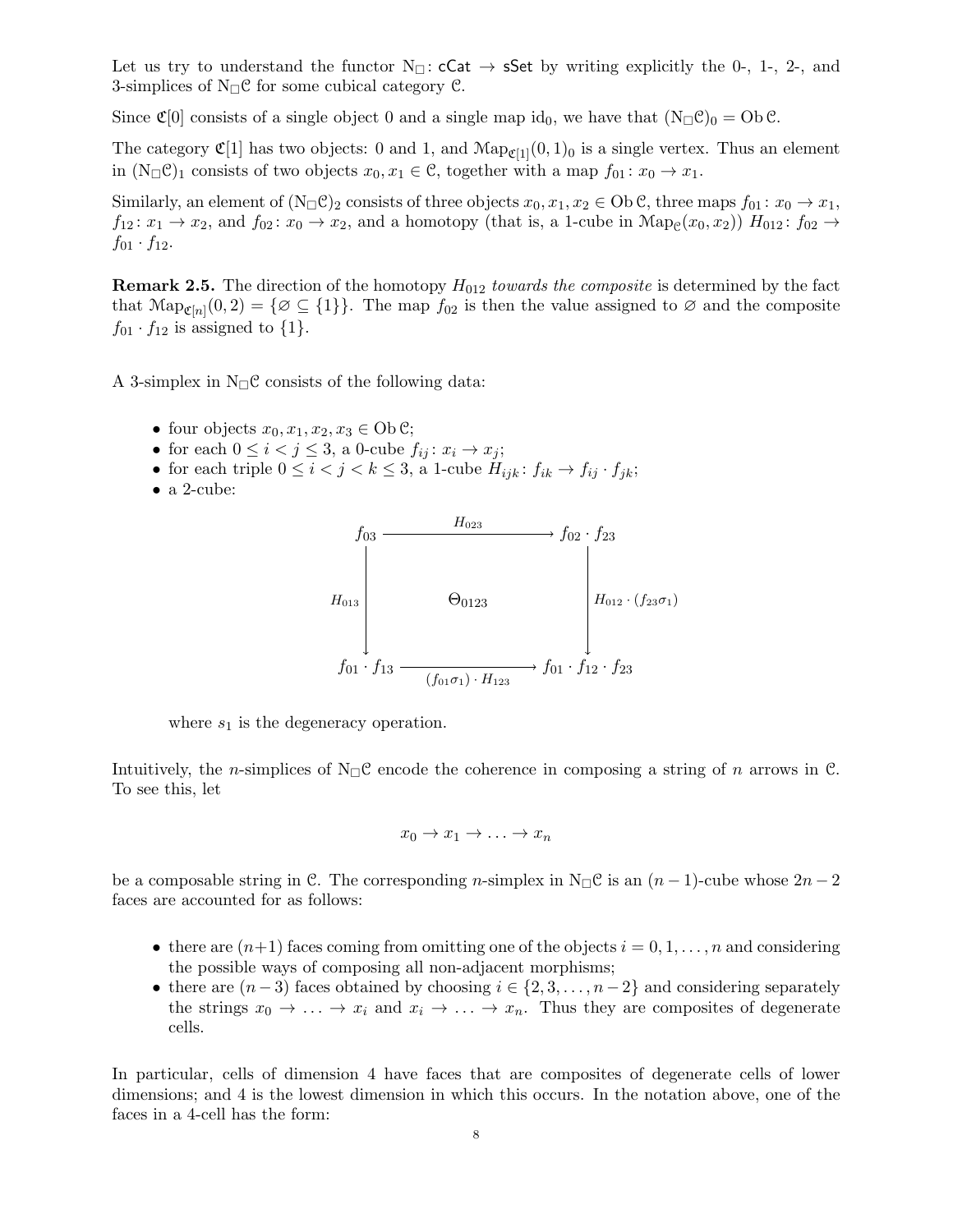$$
f_{02} \cdot f_{24} \xrightarrow{H_{012} \cdot (f_{24}\sigma_1)} f_{01} \cdot f_{12} \cdot f_{24}
$$
\n
$$
(f_{02}\sigma_1) \cdot H_{234}
$$
\n
$$
f_{01} \cdot f_{12} \cdot f_{24} \xrightarrow{H_{012} \cdot (f_{23} \cdot f_{34})\sigma_1} f_{01} \cdot f_{12} \cdot f_{23} \cdot f_{34}
$$

We next turn our attention to the question: when is  $N_{\Box}C$  a quasicategory? Recall that a *quasi*category is a simplicial set X satisfying the inner horn filling condition; that is for every  $n \in \mathbb{N}$ ,  $0 < i < n$ , and every map  $\Lambda^{i}[n] \to X$ , there exists a filler



We will show that if all mapping cubical sets of  $C$  satisfy the Kan condition, then the simplicial nerve of  $C$  is a quasicategory. In our proof, we will only use half of the Kan conditions, namely existence of fillers for  $(i, 0)$ -open boxes, but one can show that if a cubical set X has fillers for  $(i, 0)$ -open boxes, then it must also have fillers for  $(i, 1)$ -open boxes.

<span id="page-8-0"></span>**Theorem 2.6.** Let  $C$  be a locally Kan cubical category. Then  $N_{\square}C$  is a quasicategory.

Before giving the proof in full generality, we check the cases  $n = 2$  and  $n = 3$ .

When  $n = 2$ , we need to solve the following lifting problem:



By  $\mathfrak{C} \dashv N_{\square}$ , this is equivalent to the lifting problem:



in cCat.

A map  $\mathfrak{C}\Lambda^1[2]\to\mathfrak{C}$  corresponds to a choice of three objects  $x_0, x_1, x_2\in\mathcal{O}b\,\mathfrak{C}$  along with two maps  $f_{01}: x_0 \to x_1$  and  $f_{12}: x_1 \to x_2$ . We seek an extension  $\mathfrak{C}[2] \to \mathfrak{C}$ , that is, a map  $f_{02}: x_0 \to x_2$ together with a homotopy  $H_{012}$ :  $f_{02} \rightarrow f_{01} \cdot f_{12}$ . This can be expressed as a lifting problem in the category cSet as follows: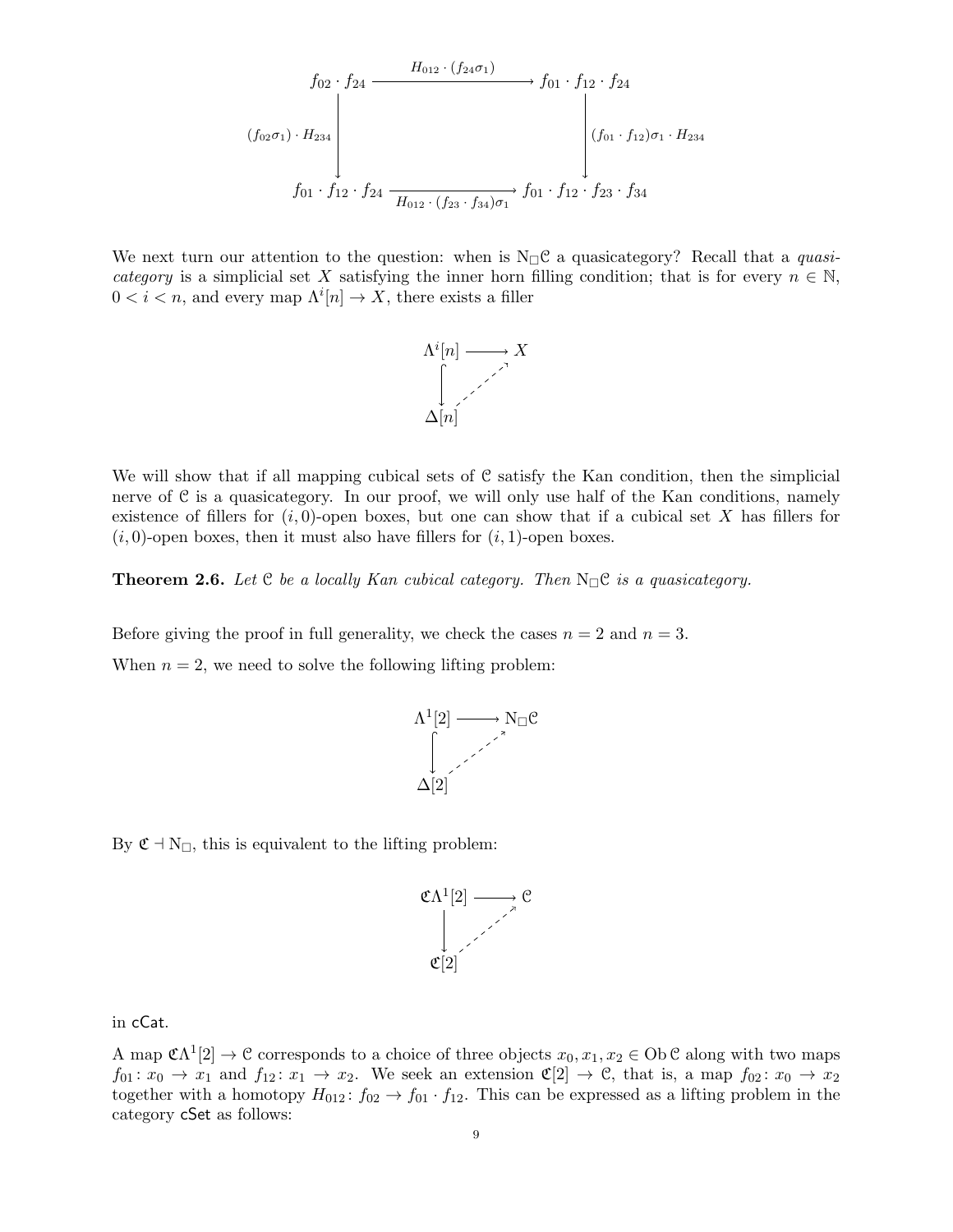

This problem, however, has a solution since C was assumed to be locally Kan.

In fact, we did not have to use any Kan condition to produce the required lift. Indeed, we could have simply taken  $f_{02} := f_{01} \cdot f_{12}$  and  $H_{012} := s_1(f_{01} \cdot f_{12})$ . This is because C, as a cubical category, was equipped with composition.

Next, we shall discuss the case  $n = 3$  and  $i = 1$ . The case  $i = 2$  is completely analogous and we will comment on it later. As before, the lifting problem:



is, by adjointness, equivalent to:



Thus, we are given:

- four objects  $x_0, x_1, x_2, x_3 \in \text{Ob } \mathcal{C}$ ;
- for each  $0 \leq i < j \leq 3$ , a 0-cube  $f_{ij}: x_i \to x_j$ ;
- three 2-simplices  $H_{012}$ :  $f_{02} \rightarrow f_{01} \cdot f_{12}$ ,  $H_{013}$ :  $f_{03} \rightarrow f_{01} \cdot f_{13}$ , and  $H_{123}$ :  $f_{13} \rightarrow f_{12} \cdot f_{23}$ ;

and we are seeking  $H_{023}$ :  $f_{03} \to f_{02} \cdot f_{23}$  together with  $\Theta_{0123} \in \text{Map}_{\mathcal{C}}(x_0, x_3)_2$ , i.e. given the solid arrows in the following open box:



we need an extension to a 2-cube. In other words, we need to solve the following lifting problem in cSet:

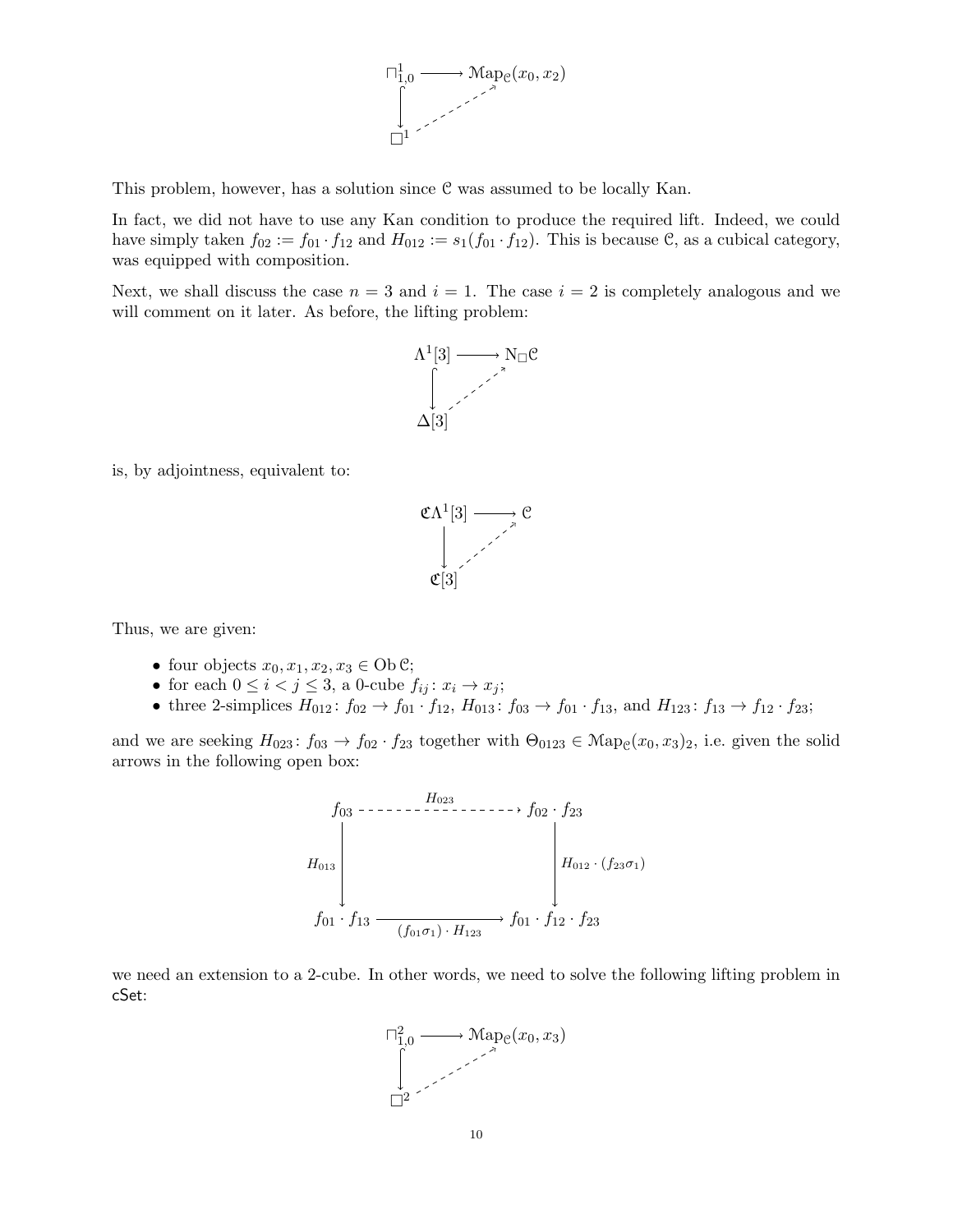which has a solution since  $\text{Map}_{\mathcal{C}}(x_0, x_3)$  is a cubical Kan complex. The above procedure with the inclusion  $\Lambda^2[3] \hookrightarrow \Delta[3]$  yields:



that is, we need a lift in:



which exists since  $\text{Map}_{\mathcal{C}}(x_0, x_3)$  is Kan.

We can now give the proof in the general case.

*Proof of Theorem [2.6.](#page-8-0)* By adjointness  $\mathfrak{C} \dashv N_{\square}$ , we need to solve a family of lifting problems:



where  $n \ge 2$  and  $i = 1, 2, ..., n - 1$ .

For each such n and i, we note that  $\mathfrak{C}\Lambda^{i}[n]$  has the same vertices as  $\mathfrak{C}[n]$  and the mapping spaces of  $\mathfrak{C}\Lambda^{i}[n]$  and  $\mathfrak{C}[n]$  agree for all objects, except for  $\mathfrak{C}\Lambda^{i}[n](0,n)$ , which is a proper subobject of  $\mathfrak{C}[n](0,n)$ . Indeed, by cocontinuity of  $\mathfrak{C}$ , the former is obtained from the latter by removing the interior and the  $(i, 0)$ -face from the non-degenerate  $(n - 1)$ -cube in  $\mathfrak{C}[n](0, n)$ .

Thus writing  $x_0$  and  $x_n$  for the value of the horizontal map on 0 and n, respectively, this lifting problem can be in turn reduced to:



But since  $\mathcal C$  is locally Kan, all of these problems admit the required lifts.  $\Box$ 

Example 2.7. The cubical category Kan of universal Kan complexes is locally Kan (Exam-ples [1.11\)](#page-5-1), and thus  $N_{\square}$ Kan is a quasicategory.

<span id="page-10-0"></span>**Theorem 2.8.** If  $C$  is a locally Kan cubical category in which every morphism is an equivalence, then the simplicial set  $N_{\square}$ <sup>e</sup> is a Kan complex.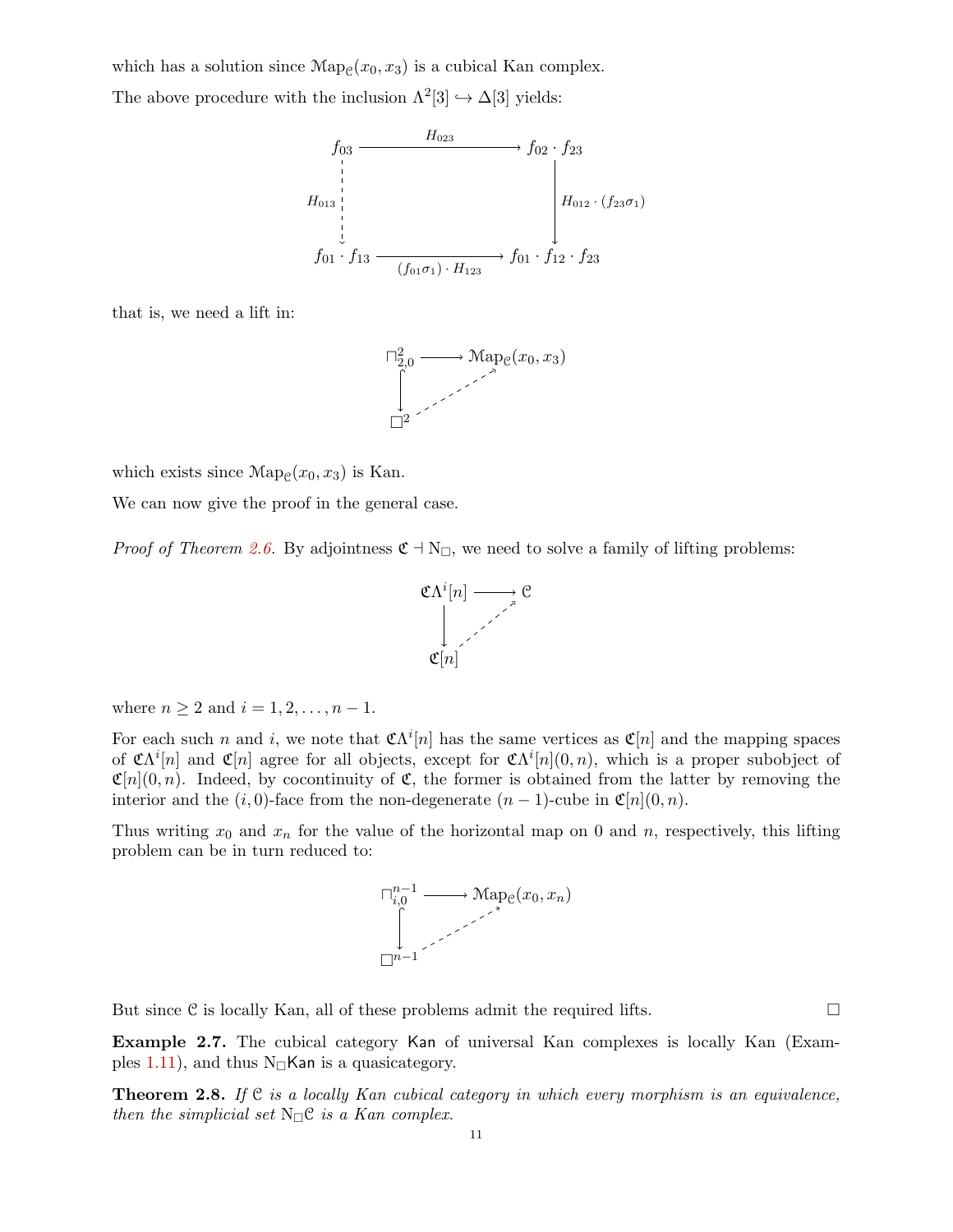The proof of Theorem [2.8](#page-10-0) will be preceded by a short discussion, in which we recall Joyal's theorem on existence of lifts for special horns. We begin with preliminary definitions:

## Definition 2.9 (Joyal).

(1) The simplicial set  $K$  is the pushout:



- (2) Let C be a quasicategory. A 1-simplex  $f: \Delta[1] \to \mathcal{C}$  is an *equivalence* if f factors through the inclusion  $[12] : \Delta[1] \hookrightarrow K$ .
- (3) Let C be a quasicategory. A horn  $u: \Lambda^0[n] \to \mathcal{C}$  (respectively,  $v: \Lambda^n[n] \to \mathcal{C}$ ) is special if  $u|\Delta^{\{0,1\}}$  (respectively,  $v|\Delta^{\{n-1,n\}}$ ) is an equivalence.

<span id="page-11-0"></span>**Theorem 2.10** (Joyal, [\[Joy02,](#page-18-7) Thm. 2.2]). Let  $f: \mathcal{C} \to \mathcal{D}$  be an inner fibration between quasicategories and consider the following diagram where  $i = 0$  or  $i = n$ :



If h is a special horn, then the lifting problem above admits a solution. In particular, for  $\mathcal{D} = \Delta[0],$ quasicategories have fillers for all special horns.

Proof of Theorem [2.8.](#page-10-0) In a locally Kan cubical category, a 0-cube is an equivalence if and only if the corresponding 1-simplex (the image of  $\mathfrak{C}[1] \to \mathfrak{C}$ ) is an equivalence in the quasicategory N<sub>O</sub>C. Thus if every map in C is an equivalence, every horn is special and hence, by Theorem [2.10,](#page-11-0)  $N_{\Box} \mathcal{C}$ admits fillers for all horns.

We conclude this section by relating  $N_{\Box}$  to the homotopy coherent nerve functor. Let us begin by recalling the construction of the homotopy coherent nerve  $N_{\triangle}$ : sCat  $\rightarrow$  sSet. It arises from a cosimplicial object in the category sCat of simplicial categories.

Namely, one defines  $\mathfrak{C}_{\Delta} : \Delta \to \mathsf{sCat}$  by putting  $\mathfrak{C}_{\Delta}[n]$  to be the simplicial category with:

- objects:  $0, 1, \ldots, n$ ;
- mapping spaces given by:

$$
\mathrm{Map}_{\mathfrak{C}_{\triangle}[n]}(i,j) = \mathrm{N}([1]^{\{i+1,\dots,j-1\}})
$$

• the composition is given by union of subsets.

One then defines  $(N_\Delta \mathcal{C})_n := \mathsf{sCat}(\mathfrak{C}_\Delta[n], \mathcal{C})$  and obtains a pair of adjoint functors:

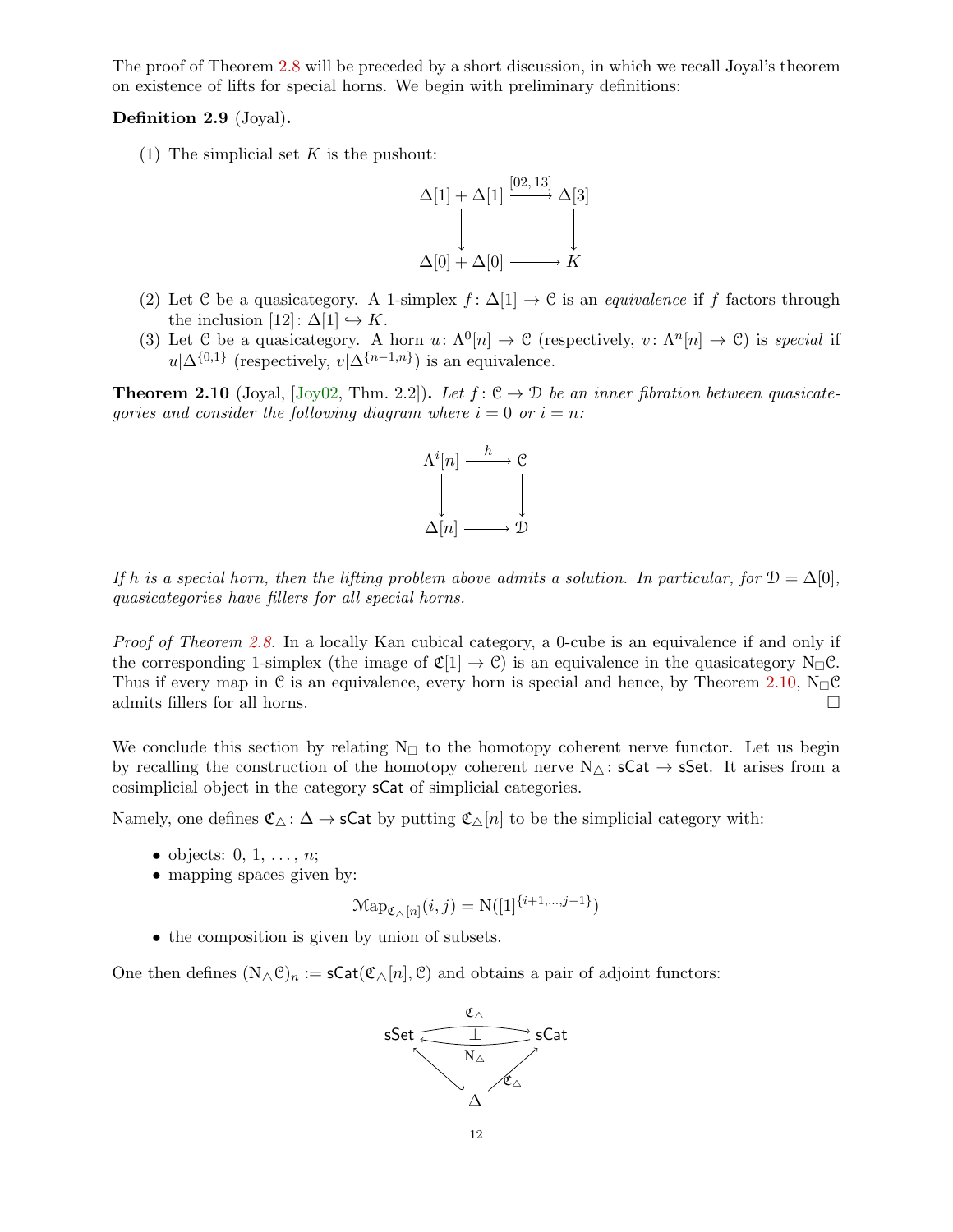where  $\mathfrak{C}_{\Delta}$ : sSet  $\rightarrow$  sCat is given, as always, by the left Kan extension of  $\mathfrak{C}_{\Delta}$ :  $\Delta \rightarrow$  sCat along the Yoneda embedding.

<span id="page-12-1"></span>**Theorem 2.11.** There is a natural isomorphism of functors  $N_{\Delta} \cong N_{\Box} \circ U_{\bullet}$ .

*Proof.* Since the mapping cubical sets  $\text{Map}_{\mathfrak{C}[n]}(i,j)$  are representable,  $T_{\bullet}$  acts as the nerve functor N on them and hence  $T_{\bullet} \circ \mathfrak{C} \cong \mathfrak{C}_{\triangle}$ . Thus, by  $T_{\bullet} \dashv U_{\bullet}$ , we have the following sequence of natural isomorphisms:

$$
\mathrm{N}_\triangle=\mathsf{sCat}(\mathfrak{C}_\triangle,-)\cong \mathsf{sCat}(\mathrm{T}_\bullet\circ \mathfrak{C},-)\cong \mathsf{sCat}(\mathfrak{C},\mathrm{U}_\bullet(-))=\mathrm{N}_\square\circ \mathrm{U}_\bullet,
$$

completing the proof.  $\Box$ 

Putting together Theorems [2.6](#page-8-0) and [2.11](#page-12-1) and Examples [1.11,](#page-5-1) we obtain the following well-known corollary.

<span id="page-12-0"></span>**Corollary 2.12.** If  $C$  is a locally Kan simplicial category, then  $N_{\Delta}C$  is a quasicategory.

### 3. The Grothendieck construction

In this section, we consider the construction taking a simplicial map  $F: S \to N_{\square}$  CSet to an object in the slice category  $\int_S F \in \mathsf{sSet} \downarrow S$ . This is analogous to the Grothendieck construction of the category of elements. We then show that this assignment is functorial and admits a left adjoint. Finally, we will relate this construction to Lurie's (straightening  $\dagger$  unstraightening)-adjunction (cf. [\[Lur09,](#page-18-8) Sec. 2.2.1]).

We begin by defining, given  $F: \Delta[n] \to \mathbb{N}_{\square}$ cSet, the set

$$
\mathrm{Sect} F=\left\{\Delta[n+1]\stackrel{G}{\to}\mathrm{N}_\square \textsf{cSet}\ \middle|\ G|\Delta^{\{0\}}=\square^0\ \text{and}\ G|\Delta^{\{1,\dots,n+1\}}=F\right\}.
$$

Here, we write  $F|\Delta^{\{i,\dots,j\}}$  for the restriction of F to the simplicial subset of  $\Delta[n]$  spanned by the vertices *i*, ..., *j*. A map  $F: \Delta[n] \to \mathbb{N}_{\square}$  Set should be thought of as a *homotopy coherent family* of cubical sets, indexed by  $\Delta[n]$ , and the set SectF as the set of its homotopy coherent sections. Let us illustrate these intuitions with examples of such families and their sections for small values of  $n$ .

#### Examples 3.1.

- (1) If  $n = 0$ , a simplex  $F: \Delta[0] \to N_{\square}$  CSet corresponds to a choice of a cubical set X, and the set SectF is simply the set  $X_0$  of 0-cubes of X.
- (2) For  $n = 1$ , a map  $F: \Delta[1] \to \mathbb{N}_{\square}$  Set gives a pair of cubical sets  $X_0$  and  $X_1$ , along with a map  $f_{01}$ :  $X_0 \to X_1$ . The set SectF consists then of triples:

$$
(x_0 \in X_0, x_1 \in X_1, p_{01} \in (X_1)_1),
$$

where  $p_{01} : x_1 \to f_{01}(x_0) \in X_1$ .

(3) For  $n = 2$ , a map  $F: \Delta[2] \to N_{\square}$  Set corresponds to a choice of three cubical sets  $X_0$ ,  $X_1$ , and  $X_2$ , together with maps  $f_{01} : X_0 \to X_1$ ,  $f_{12} : X_1 \to X_2$ , and  $f_{02} : X_0 \to X_2$ , and a homotopy  $\alpha_{012}$ :  $f_{02} \rightarrow f_{12} \cdot f_{01}$ . An element in SectF is a septuple:

$$
(x_0 \in X_0, x_1 \in X_1, x_2 \in X_2, p_{01} \in (X_1)_1, p_{12} \in (X_2)_1, p_{02} \in (X_2)_1, H_{012} \in (X_2)_2)
$$

where  $p_{01} : x_1 \to f_{01}(x_0), p_{12} : x_2 \to f_{12}(x_1), p_{02} : x_2 \to f_{02}(x_0)$ , and  $H_{012}$  is a 2-cube:

$$
x_2 \xrightarrow{p_{02}} f_{02}(x_0)
$$
  

$$
p_{12} \downarrow \qquad \qquad f_{12}(p_{01}) \downarrow \alpha_{012}(x_0)
$$
  

$$
f_{12}(x_1) \xrightarrow{f_{12}(p_{01})} f_{12} f_{01}(x_0)
$$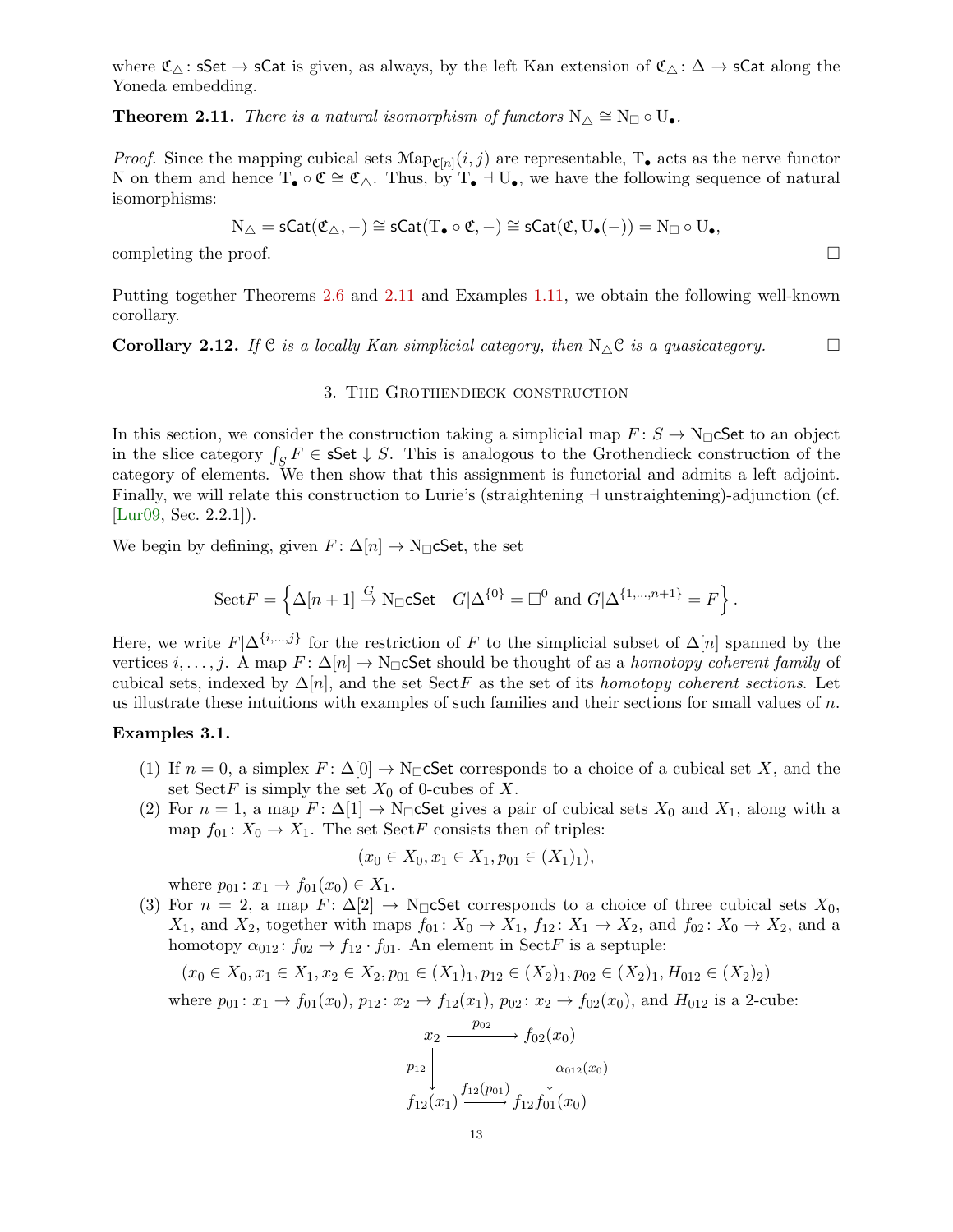**Definition 3.2.** Let S be a simplicial set and  $F: S \to N_{\square}$  cSet a simplicial map. Define the Grothendieck construction of F to be the simplicial set  $\int_S F$  whose n-simplices are given by:

$$
\left(\int_{S} F\right)_{n} = \left\{ (s \colon \Delta[n] \to S, G \in \text{Sect}(Fs)) \right\}.
$$

The simplicial set  $\int_S F$  is equipped with a canonical projection  $P_F: \int_S F \to S$ , given by  $P_F(s, G) =$ s. Let us now establish the universal case of this construction. We will write  $(N_\square cSet)_*$  for the simplicial set  $N_{\square}$ cSet id and P for the associated projection  $P_{\rm id}$ : (N<sub> $\Box$ </sub>cSet)<sub>\*</sub> → N<sub> $\Box$ </sub>cSet. Given a

<span id="page-13-0"></span>simplicial set S and a map  $F: S \to \mathbb{N}_{\square}$ cSet, define  $Q_F: \int_S F \to (\mathbb{N}_{\square}$ cSet)<sub>\*</sub> by  $Q_F(s, G) = (Fs, G)$ . **Proposition 3.3.** For any simplicial map  $F: S \to N_{\square}$  Set, the square:

$$
\begin{array}{cccccccc}\n\text{Lipole} & \text{Lipole} & \text{Lipole} & \text{Lipole} \\
\text{Lipole} & \text{Lipole} & \text{Lipole} & \text{Lipole} & \text{Lipole} \\
\text{Lipole} & \text{Lipole} & \text{Lipole} & \text{Lipole} & \text{Lipole} \\
\text{Lipole} & \text{Lipole} & \text{Lipole} & \text{Lipole} & \text{Lipole} & \text{Lipole} \\
\text{Lipole} & \text{Lipole} & \text{Lipole} & \text{Lipole} & \text{Lipole} & \text{Lipole} \\
\text{Lipole} & \text{Lipole} & \text{Lipole} & \text{Lipole} & \text{Lipole} & \text{Lipole} & \text{Lipole} \\
\text{Lipole} & \text{Lipole} & \text{Lipole} & \text{Lipole} & \text{Lipole} & \text{Lipole} & \text{Lipole} & \text{Lipole} & \text{Lipole} \\
\text{Lipole} & \text{Lipole} & \text{Lipole} & \text{Lipole} & \text{Lipole} & \text{Lipole} & \text{Lipole} & \text{Lipole} & \text{Lipole} & \text{Lipole} \\
\text{Lipole} & \text{Lipole} & \text{Lipole} & \text{Lipole} & \text{Lipole} & \text{Lipole} & \text{Lipole} & \text{Lipole} & \text{Lipole} & \text{Lipole} & \text{Lipole} & \text{Lipole} & \text{Lipole} \\
\text{Lipole} & \text{Lipole} & \text{Lipole} & \text{Lipole} & \text{Lipole} & \text{Lipole} & \text{Lipole} & \text{Lipole} & \text{Lipole} & \text{Lipole} & \text{Lipole} & \text{Lipole} & \text{Lipole} & \text{Lipole} & \text{Lipole} & \text{Lipole} & \text{Lipole} & \text{Lipole} & \text{Lipole} & \text{Lipole} & \text{Lipole} & \text{Lipole} & \text{Lipole} & \text{Lipole} & \text{Lipole} & \text{Lipole} & \text{Lipole} & \text{Lipole} & \text{Lipole}
$$



is a pullback.

*Proof.* The square is easily seen to commute. Consider a simplicial set K with maps  $f_1: K \to S$ and  $f_2: K \to (\text{N}_{\square} \text{cSet})_*$  with  $F \circ f_1 = P \circ f_2$ . Define  $\overline{f}: K \to \int_S F$  by putting for  $x: \Delta[n] \to K$ ,  $\overline{f}(x) = (f_1 \circ x, \text{pr}_2(f_2 \circ x)).$  $(f_2 \circ x)$ ).

In the situation of Proposition [3.3,](#page-13-0) given a map  $f: S' \rightarrow S$ , by the universal property of the pullback, we obtain a map  $Q_{F,f}$ :  $\int_{S'} F \circ f \to \int_S F$ . Explicitly, this map is given by:

$$
Q_{F,f}(s',G) = (fs',G).
$$

Combining the previous proposition with the standard lemma about pasting pullback squares, we obtain:

**Corollary 3.4.** Given any map  $f: S' \to S$  of simplicial set, the following square:

$$
\begin{array}{c}\n\int_{S'} F \xrightarrow{Q_{F,f}} \int_S F \\
P_{F \circ f} \\
\downarrow \searrow f \\
S' \xrightarrow{f} S\n\end{array}
$$

is a pullback.  $\square$ 

So far, we have defined an assignment taking a simplicial map  $F: S \to N_{\square}$  Set, or equivalently a cubical functor  $F: \mathfrak{C} \mathfrak{S} \to \mathfrak{S}$  a map  $\int_S F \to S$ . We now wish to extend it to a functor  $\int_S$ : cSet<sup>CS</sup> → sSet $\downarrow$ S, where cSet<sup>CS</sup> is the category of cubical functors  $\mathfrak{C}S \to \mathsf{cSet}$ . To this end let  $\tilde{F}, F' : \mathfrak{C}S \to \mathsf{cSet}$  and let  $\varphi$  be a morphism from F to F' in  $(N_{\square} \mathsf{cSet})^S$ .

Given an n-simplex  $(s: \Delta[n] \to S, G: \Delta[1+n] \to \mathbb{N}_{\Box} \mathsf{cSet}$  in  $\int_S F$ , define  $\int_S \varphi(s, G) := (s, G')$ , where  $G'$ :  $\mathfrak{C}[1+n] \to \mathsf{cSet}$  is defined:

- on objects  $G'_0 = \Box^0$  and  $G'_{1+i} = F'_i$  for  $i = 0, 1, \ldots, n$ ;
- on mapping cubical sets  $G'_{i,j}$ :  $\text{Map}_{\mathfrak{C}[1+n]}(i,j) \rightarrow F'_{j}$  $F'_i$  is given by:  $G'_{1+i,1+j} = F'_{i,j}$  for  $i, j = 0, \dots n$  and  $G'_{0,j} = \varphi_j \circ G_{0,j}$ .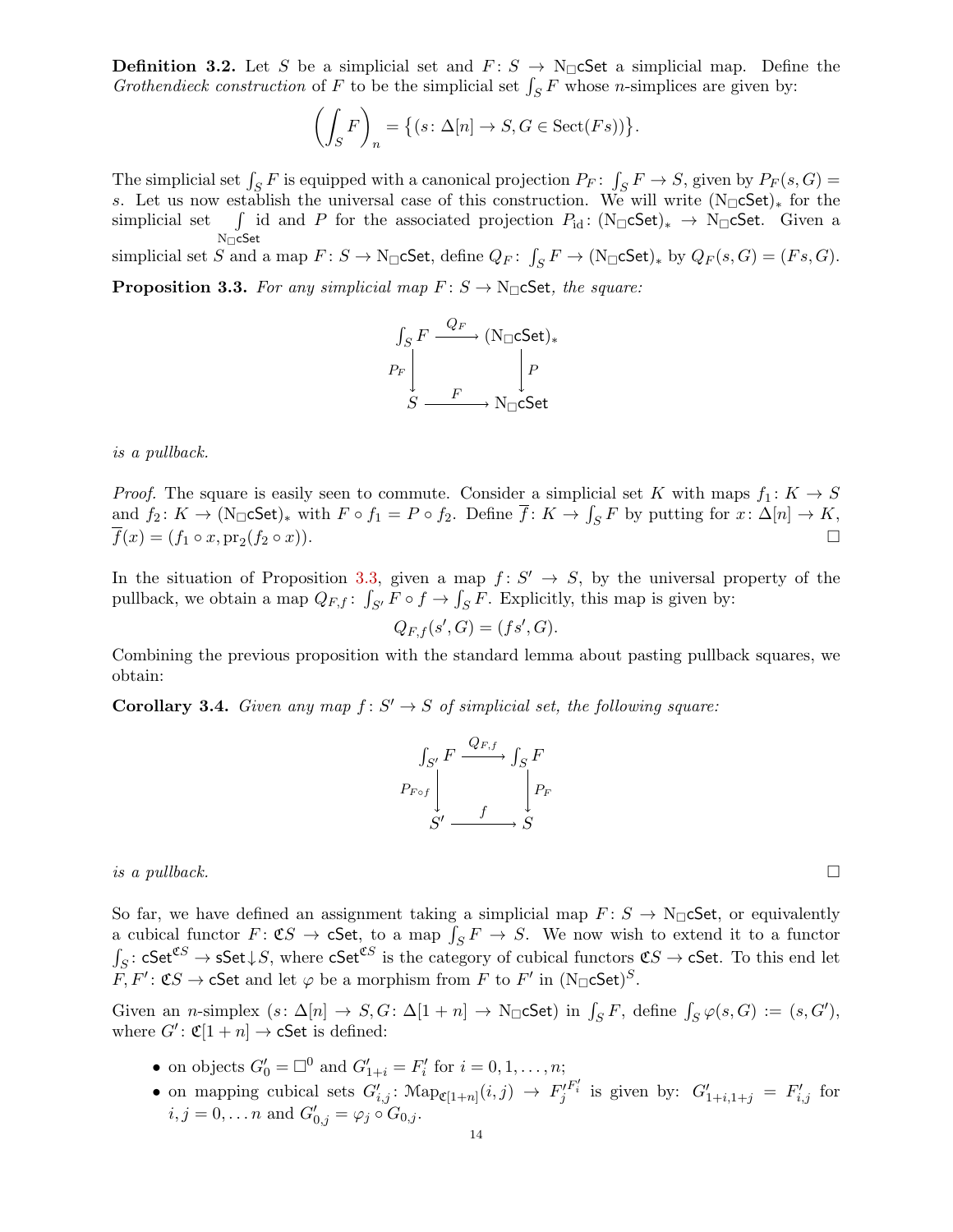It follows, by naturality of  $\varphi$ , that  $G' : \mathfrak{C}[1 + n] \to \mathsf{cSet}$  is a cubical functor and moreover, by construction of  $G'$ , we obtain the following:

**Proposition 3.5.** With the definition above  $\int_S$  defines a functor  $cSet^{\mathfrak{C}S} \to \mathsf{sSet} \downarrow S$ .

One can also look at  $\int_S$  as a functor defined on a slightly different (but isomorphic, not only equivalent!) category which we describe below.

The cosimplicial object  $\mathfrak{C}:\Delta\to\mathsf{cCat}$  defines the simplicial enrichment on the category cCat of cubical categories where the simplicial set  $\text{Map}^{\Delta}(\mathcal{C}, \mathcal{D})$  is defined by

$$
\mathrm{Map}^{\Delta}(\mathcal{C}, \mathcal{D})_n = \mathsf{cCat}(\mathcal{C} \times \mathfrak{C}[n], \mathcal{D}).
$$

In particular, with this definition  $N_{\Box} \mathcal{C} \cong Map^{\Delta}([0], \mathcal{C})$  for any cubical category  $\mathcal{C}$ . Moreover, we may define the *morphism part*  $\vec{N}_{\Box}$  of  $N_{\Box}$  by putting  $\vec{N}_{\Box} \mathcal{C} = Map^{\Delta}([1], \mathcal{C})$ , which yields the following description of its  $n$ -simplices:

$$
(\overrightarrow{N}_{\square} \mathcal{C})_n = \text{cCat}([1] \times \mathfrak{C}[n], \mathcal{C}).
$$

The diagram  $\delta_0, \delta_1$ :  $[0] \rightrightarrows [1]$  defines a cocategory object in Cat and hence for any cubical category C, we obtain a category object in sSet:

$$
\overrightarrow{N}_{\square} \mathcal{C} \overset{\delta_0^*}{\underset{\delta_1^*}{\implies}} N_{\square} \mathcal{C}.
$$

Given a cubical category C and a simplicial set S, we define a category  $(N_{\square} \mathcal{C})^S$  as follows:

- the objects are simplicial maps  $S \to N_{\square} \mathcal{C}$ ;
- the morphisms are simplicial maps  $S \to N_{\Box}C$ ;
- the domain and codomain operations are given by postcomposition with  $\delta_0^*$  and  $\delta_1^*$ .

Let C and S be as above and let  $\mathcal{C}^{\mathfrak{C}S}$  denote the category whose objects are given by cubical functors  $\mathfrak{C}S \to \mathfrak{C}$  and whose maps are cubical natural transformation.

Cubical natural transformations between functors  $\mathfrak{C}S \to \mathfrak{C}$  correspond naturally to cubical functors  $[1] \times \mathfrak{C} \rightarrow \mathfrak{C}$ . Thus, given such a natural transformation and an *n*-simplex of S, we obtain a map  $[1] \times \mathfrak{C}[n] \to \mathfrak{C}$ , hence an *n*-simplex in  $\overrightarrow{N}_{\Box} \mathfrak{C}$ . This defines a functor  $\mathfrak{C}^{\mathfrak{C}S} \to (\mathcal{N}_{\Box} \mathfrak{C})^S$ , which is easily seen to be an equivalence (and, in fact, an isomorphism) of categories.

Note that in particular the morphisms of  $(N_{\square} \mathcal{C})^S$  are given by cubical maps  $[1] \times \mathcal{CS} \to \mathcal{C}$ , rather than by  $\mathfrak{C}([1]\times S) \to \mathfrak{C}$ , i.e., they are strict cubical transformation rather than "homotopy coherent" transformations.

The classical version of the Grothendieck construction (i.e. for functors  $C \rightarrow$  Set) admits a left adjoint. The same is true in our setting and we next show that the functor  $\int_S$ :  $cSet^{\mathfrak{Cs}} \to \mathsf{SSet} \downarrow S$ constructed above also admits a left adjoint  $L_S$ :  $\mathsf{sSet} \downarrow S \to \mathsf{cSet}^{\mathfrak{CS}}$ .

Recall that the *join* is a functor  $\star$ : sSet  $\times$  sSet  $\to$  sSet together with two natural transformations  $X \to X \star Y \leftarrow Y$  such that  $\Delta[m] \star \Delta[n] \cong \Delta[m+n+1]$ , naturally in both m and n, and for all  $X, Y \in S$ et the functors  $X \star - : S$ et →  $X \downarrow S$ et and  $-\star Y$ : sSet → Y  $\downarrow$  sSet preserve colimits. Explicitly,  $X \star Y$  is given by:

$$
(X \star Y)_n = \coprod_{i+j=n-1} X_i \times Y_j,
$$

where  $X_{-1} = Y_{-1} = \{ * \}$ . We will write  $X^{\triangleleft}$  for the join  $\{ * \} * X$ .

To construct  $L_S$ , take  $p: X \to S$  and consider the pushout: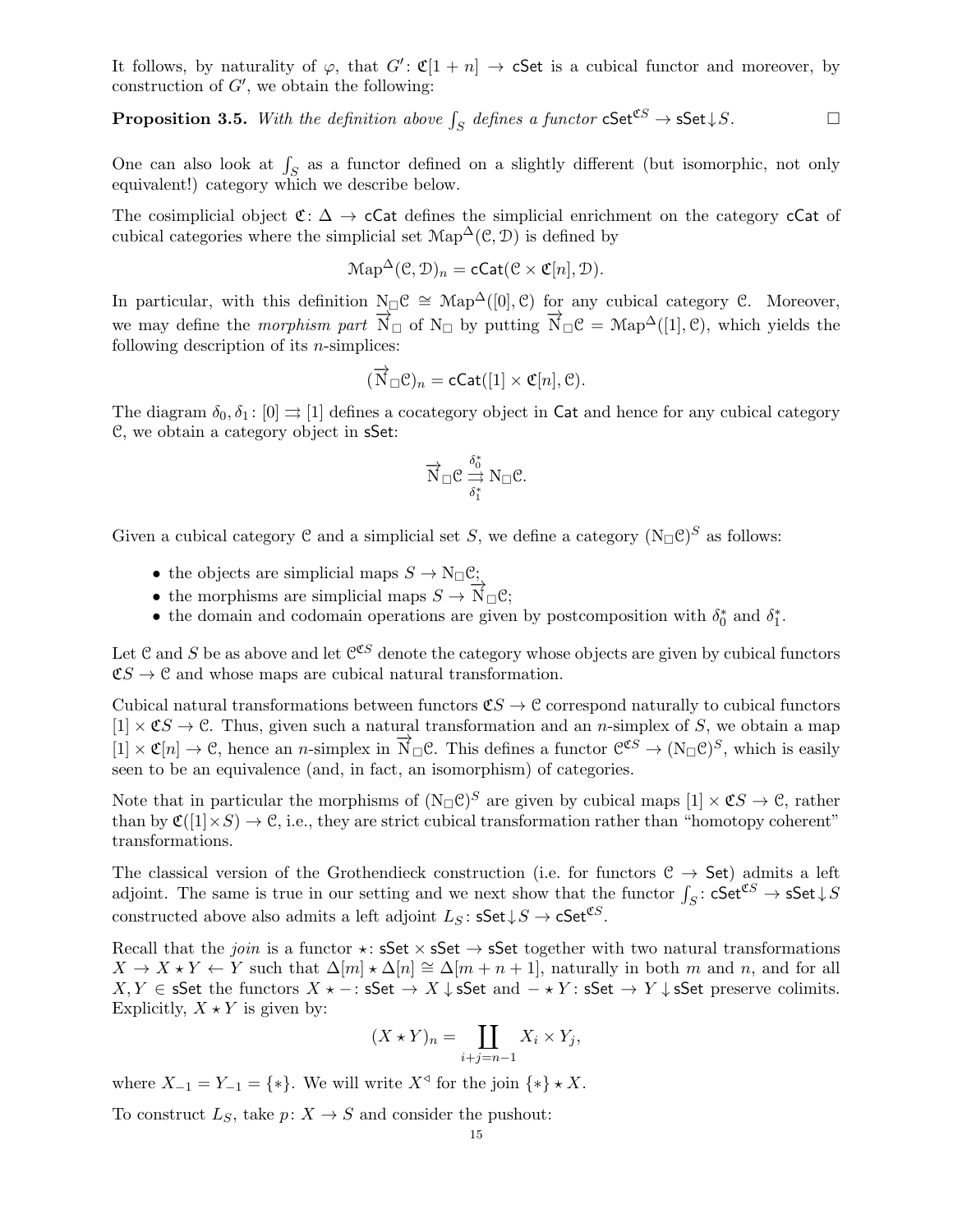

We define  $L_S p \colon \mathfrak{C} S \to \mathsf{cSet}$  as  $L_S p := \mathcal{M}ap_{\mathfrak{C}(X^{\triangleleft} +_X S)}(*, -).$ 

**Theorem 3.6.** For any simplicial set S, the functors  $L_S$ :  $\mathsf{sSet} \downarrow S \rightleftarrows \mathsf{cSet}^{\mathfrak{CS}}$  :  $\int_S$  form an adjoint pair.

*Proof.* The functor  $L<sub>S</sub>$  preserves colimits, thus it suffices to construct a natural bijection between maps  $s \to P_F$  in sSet  $\downarrow S$  and  $L_S s \to F$  in cSet<sup>C[n]</sup>, where  $s: \Delta[n] \to S$  is a simplicial map and  $F: \mathfrak{C}S \to \mathsf{cSet}$  is a cubical functor.

A map  $s \to \int_S F$  corresponds naturally to an *n*-simplex in  $\int_S F$  whose first component is s and the second component is  $G: \Delta[1+n] \to \mathbb{N}_{\square}$ CSet such that  $G|\tilde{\Delta^{\{0\}}} = \square^0$  and  $G|\Delta^{\{1,\dots,1+n\}} = Fs$ .

Such a map determines therefore an extension  $\overline{F}$ :  $\Delta[1+n] +_{\Delta[n]} S \rightarrow N_{\square}$  CSet of F:



which, by adjointness, gives  $\overline{F}$ :  $\mathfrak{C}[1+n] +_{\mathfrak{C}[n]} \mathfrak{C}S \to \mathsf{cSet}$ . But since  $\overline{F}(0) = G(0) = \Box^0$ , by the Enriched Yoneda Lemma, this gives a unique map  $\mathrm{Map}_{\mathfrak{C}[1+n]+\mathfrak{C}[n]} \mathfrak{C}S(0,-) \to \overline{F}$  in  $\mathsf{cSet}^{\mathfrak{C}[1+n]+\mathfrak{C}[n]} \mathfrak{C}S$ , whose restriction to  $\mathfrak{C}S$  gives the required natural transformation.

Conversely, given a cubical natural transformation  $\varphi \colon \mathcal{M}ap_{\mathfrak{C}[1+n]+_{\mathfrak{C}[n]}} \mathfrak{C}(0,-) \to F$  we extend F to  $\overline{F}$ :  $\mathfrak{C}[1+n] +_{\mathfrak{C}[n]} \mathfrak{C}S \to \mathsf{cSet}$  by putting  $\overline{F}(0) = \Box^0$  and defining  $\overline{F}_{0,i}$ :  $\mathfrak{Map}_{\mathfrak{C}[1+n]}(0,1) \to F(i)$  by  $\overline{F}_{0,i} = \varphi_i$ . Such an  $\overline{F}$  determines an *n*-simplex in  $\int_S F$  whose first component is *s*.

Both of these maps are natural since all the steps involved in the construction were natural. It is moreover immediate to see that these maps are mutual inverses, thus yielding the required bijection.

We next consider a *relative* version of this construction. Fix a simplicial set S, cubical category  $C$ , and a cubical functor  $\phi \colon \mathfrak{C} \mathfrak{S} \to \mathfrak{C}$ . Associated with  $\phi$ , there is an adjoint pair:

$$
\mathsf{cSet}^{\mathfrak{C}S} \xrightarrow{\phi_!} \mathsf{cSet}^{\mathfrak{C}}.
$$

where  $\phi^*$  is given by precomposition with  $\phi$  and  $\phi$  is the left Kan extensions along  $\phi$ .

Thus, we define  $\int_{\phi} = \int_{S} \phi^*$  and  $L_{\phi} = \phi_! L_S$ . The following proposition is immediate by construction.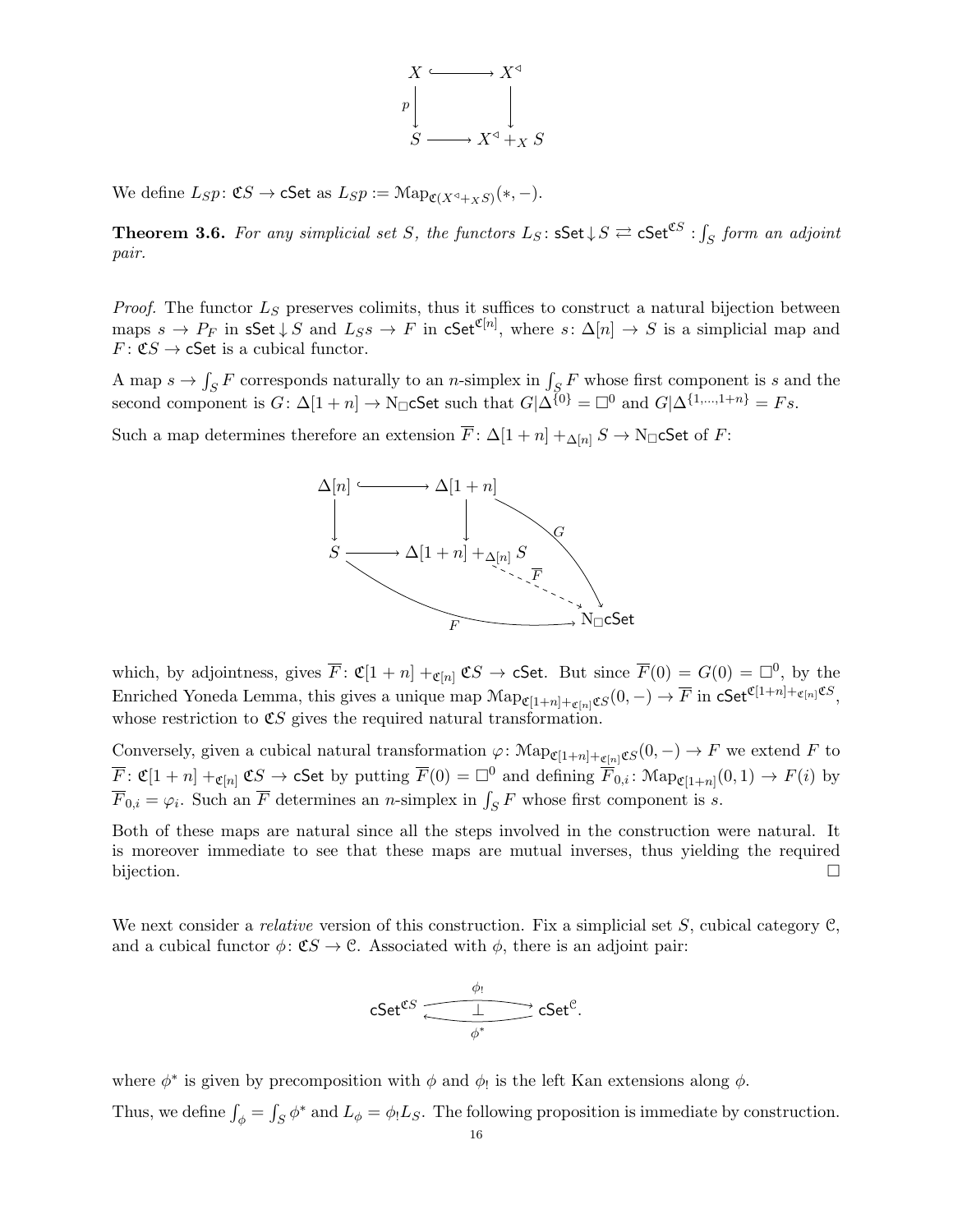**Proposition 3.7.** For any cubical functor  $\phi: \mathfrak{C}S \to \mathfrak{C}$ , the functors

$$
L_\phi\colon \mathsf{sSet} \!\downarrow \! S \rightleftarrows \mathsf{cSet}^{\mathcal C} : \int_\phi
$$

form an adjoint pair.

Unwinding the definitions, we see that the *n*-simplices of  $\int_{\phi} F$  (where  $F: \mathcal{C} \to \mathsf{cSet}$  is a cubical functor) are given by:

$$
\left(\int_{\phi} F\right)_n = \left\{ (s \colon \Delta[n] \to S, G \in \text{Sect}(\overline{F\phi}s) \right\}.
$$

Here,  $\overline{F\phi}$ :  $S \to N_{\square}$ CSet denotes the adjoint transpose of  $F\phi$ :  $\mathfrak{C}S \to \mathfrak{C}$ Set.

Conversely,  $L_{\phi}p$  arises as a restriction of the functor  $\text{Map}_{\mathfrak{C}[X^q]+_{\mathfrak{C}X}}e(\ast, -)$  on the pushout:



The analogous version of the Grothendieck construction, but for maps  $S \to N_{\Delta}$ sSet is described in [\[Lur09,](#page-18-8) Sec. 2.2.1] and referred to as the unstraightening functor. We now show how to relate this construction to ours.

To begin, let us recall the construction of Lurie's (straightening  $\dashv$  unstraightening)-adjunction. For the remainder of the section, fix a simplicial set  $S$ , a simplicial category  $\mathcal{C}$ , and a simplicial functor  $\phi \colon \mathfrak{C}_{\Delta}[S] \to \mathfrak{C}$  (or equivalently, a simplicial map  $S \to N_{\Delta} \mathfrak{C}$ ).

Given a map  $p: X \to S$  of simplicial sets, one first forms the following pushout in sCat:



and then defines  $\text{St}_{\phi}(p) := \text{Map}_{\mathfrak{C}_{\Delta}(X^{\triangleleft})+\mathfrak{C}_{\Delta}X}e(*,-).$  This gives the *straightening* functor

$$
\operatorname{St}_\varphi\colon \mathsf{sSet} \!\downarrow\! S \to \mathsf{sSet}^{\mathcal C}
$$

(where  $\mathsf{sSet}^\mathcal{C}$  denotes the category of simplicial functors  $\mathcal{C} \to \mathsf{sSet}$  and simplicial natural transformations). It can be shown, either by the Adjoint Functor Theorem or an explicit construction, that  $St_{\phi}$  admits a right adjoint, called the *unstraightening*,  $Un_{\phi} : sCat^{\mathcal{C}} \to sSet \downarrow S$ .

The category sSet is a simplicial category (as a presheaf category), and hence we may use the functor  $U_{\bullet}$ , applying the right adjoint to triangulation on mapping spaces, cf. Section [1,](#page-1-0) to obtain  $U_{\bullet}$ sSet, a cubical category whose objects are simplicial sets and the mapping cubical set  $\text{Map}_{\text{U}_\bullet\text{SSet}}(X, Y)$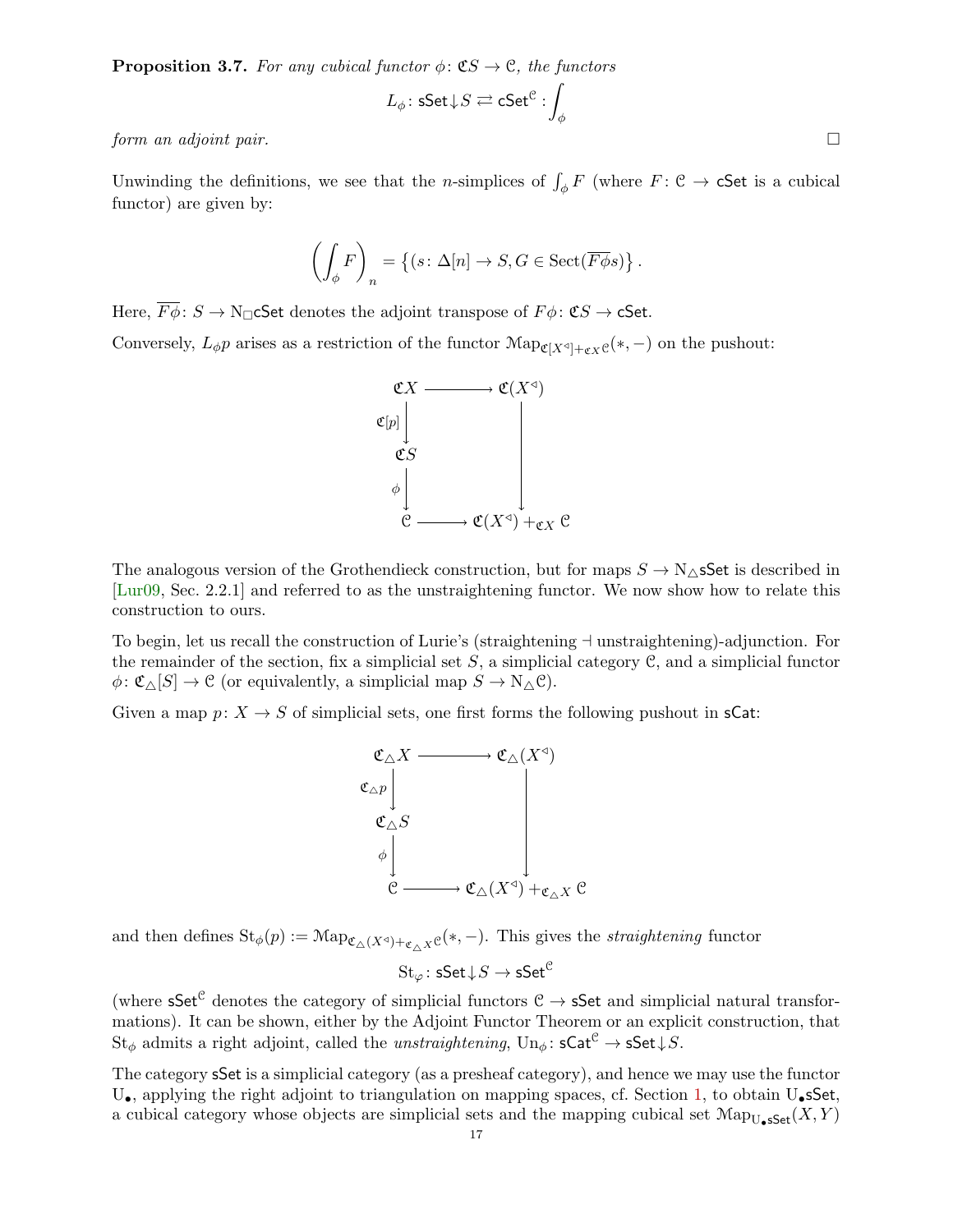is given by  $U(Y^X)$ , where  $Y^X$  is the internal exponential object. Moreover, the adjunction T  $\exists$  U yields a pair of cSet-enriched functors  $\widetilde{T}$ : cSet  $\rightleftarrows U_s$ Set :  $\widetilde{U}$ , which are adjoint since U preserves exponentials.

Returning to the question of expressing the  $(St_{\phi} \dashv Un_{\phi})$ -adjunction, we have the following:

<span id="page-17-5"></span>**Theorem 3.8.** Let  $\phi: \mathfrak{C} \setminus S \to \mathfrak{C}$  be a simplicial functor and let  $\overline{\phi}: \mathfrak{C} S \to \mathbf{U}_\bullet \mathfrak{C}$  be its adjoint transpose (under the  $T_{\bullet}$  + U<sub> $\bullet$ </sub> adjunction). Then  $St_{\phi}$  and  $Un_{\phi}$  arise as respectively the upper and the lower composites in the diagram:

$$
\mathsf{sSet} \downarrow S \xrightarrow[\int_{\overline{\phi}}]{} \mathsf{cSet}^{\mathsf{U}\bullet\mathcal{C}} \xrightarrow[\int_{\overline{\phi}}]{} \mathsf{cSet}^{\mathsf{U}\bullet\mathcal{C}} \xrightarrow[\widetilde{\mathsf{U}} \circ \neg]{} (\mathsf{U}\bullet \mathsf{sSet})^{\mathsf{U}\bullet\mathcal{C}}
$$

 $via$   $(U_{\bullet} s\mathsf{Set})^{\mathsf{U}_{\bullet} \mathfrak{C}} \simeq \mathsf{sSet}^{\mathfrak{C}}.$ 

Before proving this theorem, we state a corollary of Theorem [2.11](#page-12-1) describing the relation between mapping spaces in  $\mathfrak{C}\Lambda[S]$  and those of  $\mathfrak{C}S$ . This result indicates that the mapping spaces of  $\mathfrak{C}S$ may admit a simpler description in terms of necklaces than its simplicial counterpart.

<span id="page-17-6"></span>**Lemma 3.9.** For a simplicial set S, the mapping spaces of  $\mathfrak{C}_{\Delta}S$  are computed by triangulating those of  $\mathfrak{C}S$ .

*Proof.* By Theorem [2.11,](#page-12-1) N<sub>□</sub>U<sub>•</sub> = N<sub>△</sub>, so we obtain an isomorphism of left adjoints  $\mathfrak{C}_{\Delta} = T_{\bullet} \mathfrak{C}$ . At a simplicial set S, this tells us that the hom-categories of  $\mathfrak{C}_{\Delta}S$  are computed by triangulating the hom-categories of  $\mathfrak{C}S$ .

*Proof of Theorem [3.8.](#page-17-5)* Since U is full and faithful, we obtain the equivalence  $(U_{\bullet} sSet)^{U_{\bullet}C} \simeq sSet^C$ . Lemma [3.9](#page-17-6) then implies that the upper composite is  $St_{\phi}$  and the result follows by uniqueness of adjoints.  $\square$ 

**Acknowledgements.** Kapulkin would like to thank Karol Szumilo for numerous conversations about cubical sets during early stages of working on this project. The paper was greatly improved thanks to comments by Liang Ze Wong and two anonymous referees.

This material is based on research sponsored by The United States Air Force Research Laboratory under agreement number FA9550-15-1-0053. The US Government is authorized to reproduce and distribute reprints for Governmental purposes notwithstanding any copyright notation thereon.

The views and conclusions contained herein are those of the author and should not be interpreted as necessarily representing the official policies or endorsements, either expressed or implied, of the United States Air Force Research Laboratory, the U.S. Government or Carnegie Mellon University.

## **REFERENCES**

<span id="page-17-3"></span>[AGV71] Michael Artin, Alexander Grothendieck, and Jean-Louis Verdier, Theorie de topos et cohomologie etale des schemas I, II, III, Lecture Notes in Mathematics, vol. 269, 270, 305, Springer, 1971.

<span id="page-17-2"></span>[CCHM15] Cyril Cohen, Thierry Coquand, Simon Huber, and Anders Mörtberg, Cubical type theory: a constructive interpretation of the univalence axiom, preprint, 2015.

- <span id="page-17-1"></span>[Cis06] Denis-Charles Cisinski, Les préfaisceaux comme modèles des types d'homotopie, Astérisque (2006), no. 308, xxiv+390.
- <span id="page-17-4"></span>[GZ67] Peter Gabriel and Michel Zisman, Calculus of fractions and homotopy theory, Ergebnisse der Mathematik und ihrer Grenzgebiete, Band 35, Springer-Verlag New York, Inc., New York, 1967.
- <span id="page-17-0"></span>[Jar06] John F. Jardine, Categorical homotopy theory, Homology, Homotopy Appl. 8 (2006), no. 1, 71–144, <http://projecteuclid.org/euclid.hha/1140012467>.